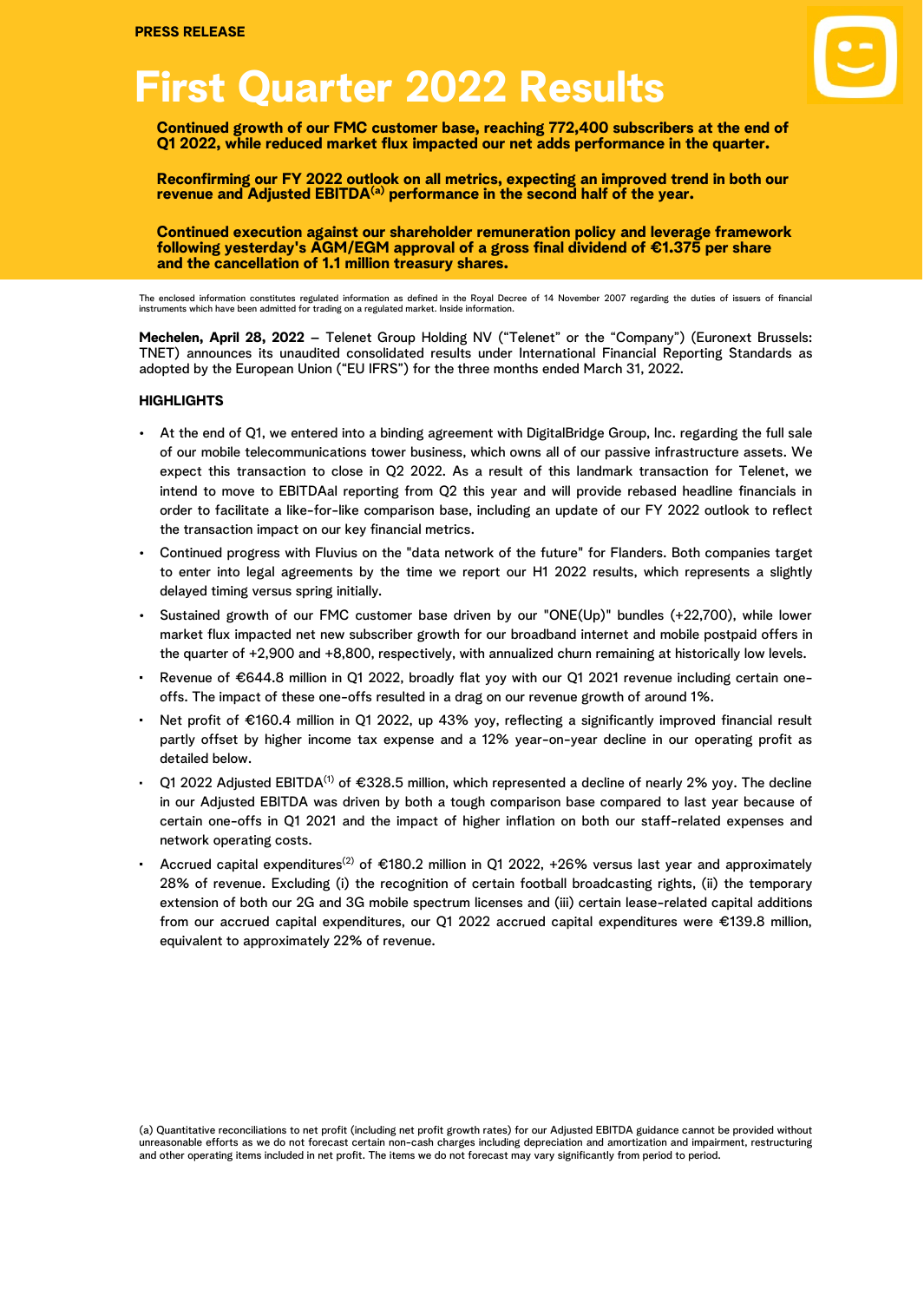- Adjusted EBITDA less property & equipment additions (previously referred to as Operating Free Cash Flow)<sup>(3)</sup> of €188.7 million in Q1 2022, -6% yoy, mainly driven by (i) a nearly 2% contraction in our Adjusted EBITDA as explained above and (ii) modestly higher accrued capital expenditures versus Q1 last year (excluding the recognition of football broadcasting rights, mobile spectrum licenses and certain lease-related capital additions).
- Net cash from operating activities, net cash used in investing and net cash used in financing activities of €231.1 million, €124.6 million and €83.1 million, respectively, in Q1 2022. Adjusted Free Cash Flow(4) of €61.2 million, representing a 49% yoy decrease and mainly reflecting (i) a different phasing in the payment of our annual cash taxes and (ii) an €8.8 million lower contribution from our vendor financing compared to Q1 last year.
- Having completed the first three months of the year, we reconfirm our full year 2022 outlook as presented mid-February. Relative to the first quarter, we expect an improved trend in both our revenue and Adjusted EBITDA performance in the second half of the year, driven by certain price adjustments coming into effect as of mid-June 2022 as announced yesterday, as well as a continued focus on our operating expenses and tight cost control.
- In line with our policy, the board of directors proposed to yesterday's Annual Shareholders' Meeting to approve the payment of a gross final dividend of €1.375 per share (€149.0 million in total, based on the number of dividend-entitled shares outstanding at the date of this release). Having received the required shareholder approval yesterday, the dividend will be paid next week on May 4, 2022, with the Telenet shares trading ex-dividend on Euronext Brussels as of May 2, 2022. Yesterday's EGM also approved the cancellation of 1.1 million treasury shares, representing the shares which we repurchased through our Share Repurchase Program 2021.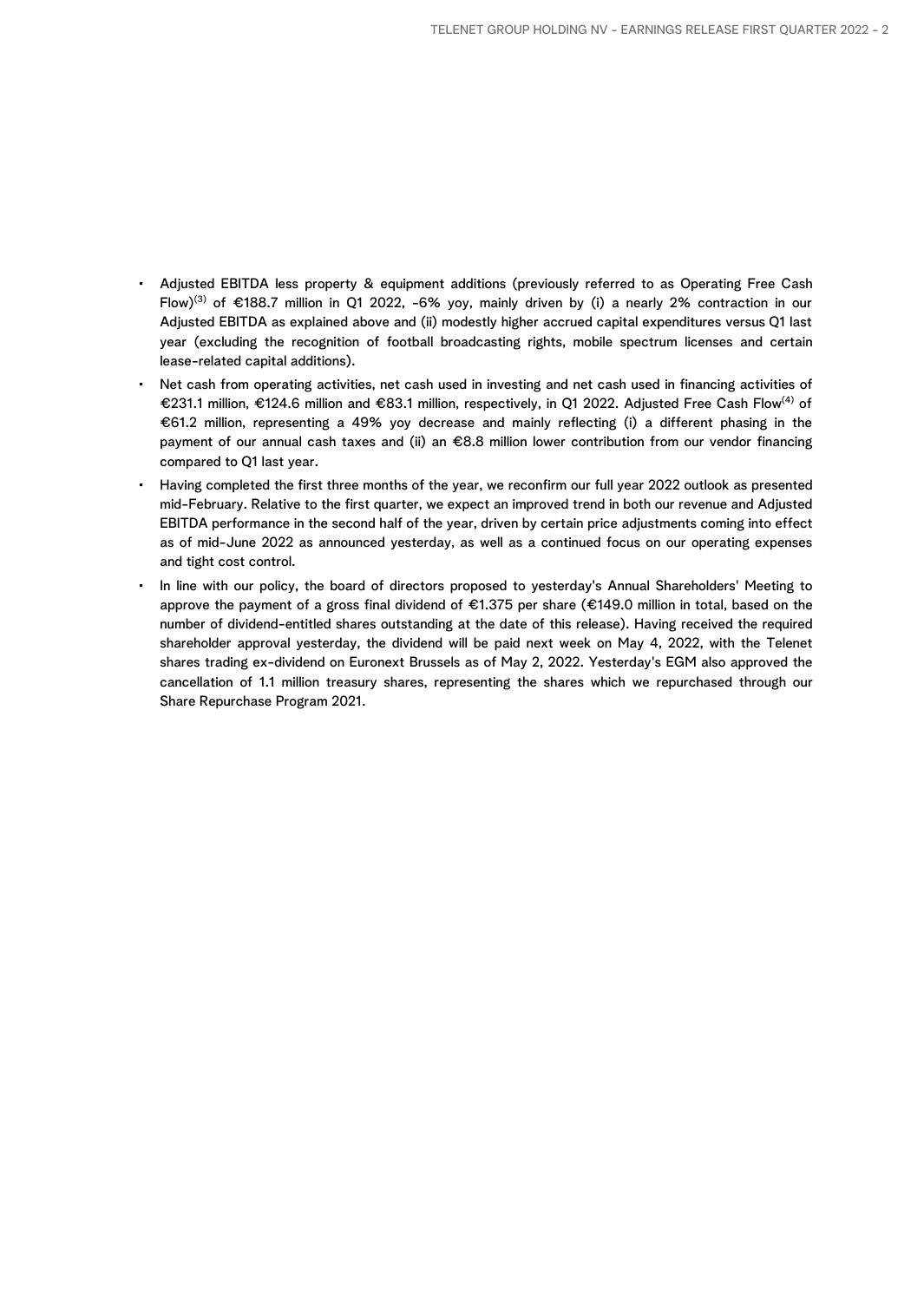| For the three months ended March 31,                                                                                                                                                  | 2022      | 2021      | Change <sup>%</sup> |
|---------------------------------------------------------------------------------------------------------------------------------------------------------------------------------------|-----------|-----------|---------------------|
| FINANCIAL HIGHLIGHTS ( $\epsilon$ in millions, except per share amounts)                                                                                                              |           |           |                     |
| Revenue                                                                                                                                                                               | 644.8     | 645.9     | - %                 |
| Operating profit                                                                                                                                                                      | 134.7     | 153.8     | (12)%               |
| Net profit                                                                                                                                                                            | 160.4     | 112.5     | 43 %                |
| Net profit margin                                                                                                                                                                     | 24.9 %    | 17.4 %    |                     |
| Basic earnings per share                                                                                                                                                              | 1.48      | 1.03      | 44 %                |
| Diluted earnings per share                                                                                                                                                            | 1.48      | 1.03      | 44 %                |
| Adjusted EBITDA <sup>(1)</sup>                                                                                                                                                        | 328.5     | 334.2     | $(2)$ %             |
| Adjusted EBITDA margin %                                                                                                                                                              | 50.9 %    | 51.7 %    |                     |
| Accrued capital expenditures (excluding the recognition of football broadcasting<br>rights, mobile spectrum licenses and certain lease-related capital additions) $(2)$               | 139.8     | 133.8     | 4 %                 |
| Accrued capital expenditures as % of revenue (excluding the recognition of<br>football broadcasting rights, mobile spectrum licenses and certain lease-<br>related capital additions) | 21.7 %    | 20.7 %    |                     |
| Adjusted EBITDA less property & equipment additions (previously referred to as<br>Operating Free Cash Flow) <sup>(3)</sup>                                                            | 188.7     | 200.4     | $(6)$ %             |
| Net cash from operating activities                                                                                                                                                    | 231.1     | 274.0     | $(16)$ %            |
| Net cash used in investing activities                                                                                                                                                 | (124.6)   | (120.1)   | 4 %                 |
| Net cash used in financing activities                                                                                                                                                 | (83.1)    | (35.9)    | 131 %               |
| Adjusted Free Cash Flow (as guided and currently defined) (4)                                                                                                                         | 61.2      | 119.2     | (49)%               |
| <b>OPERATIONAL HIGHLIGHTS (Total Services)</b>                                                                                                                                        |           |           |                     |
| Video $(5)$                                                                                                                                                                           | 1,747,300 | 1,799,000 | $(3)$ %             |
| Broadband internet (6)                                                                                                                                                                | 1,728,600 | 1,706,100 | 1 %                 |
| Fixed-line telephony <sup>(7)</sup>                                                                                                                                                   | 1,078,400 | 1,161,000 | $(7)$ %             |
| Mobile telephony <sup>(8)</sup>                                                                                                                                                       | 2,946,700 | 2,954,800 | - %                 |
| Postpaid                                                                                                                                                                              | 2,638,600 | 2,598,200 | 2 %                 |
| Prepaid                                                                                                                                                                               | 308,100   | 356,600   | $(14)$ %            |
| <b>FMC</b> customers                                                                                                                                                                  | 772,400   | 660,500   | 17 %                |
| Services per customer relationship <sup>(9)</sup>                                                                                                                                     | 2.25      | 2.28      | $(1)$ %             |

ARPU per customer relationship ( $\epsilon$  / month)<sup>(9)(10)</sup> 58.7 59.8 59.8 (2)%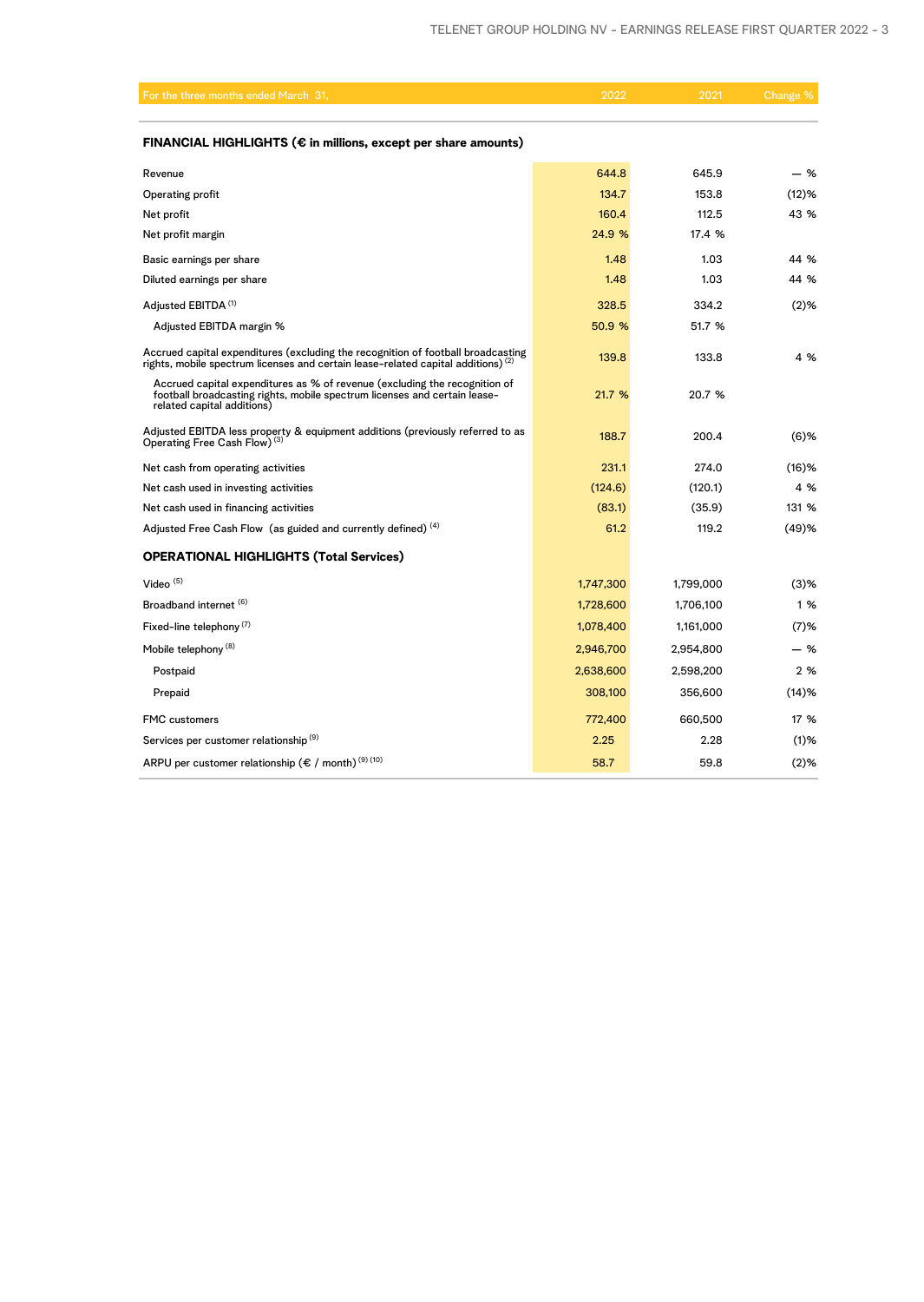#### **Commenting on the results, John Porter, Telenet's Chief Executive Officer, stated:**

"Unfortunately, we live in unprecedented times with a war ongoing in Europe causing the casualties of many innocent people. The situation in Ukraine has deeply touched us all. Since the outbreak of the war in Ukraine, we have taken our corporate social responsibility to provide free mobile connectivity access to Ukrainian refugees in Belgium allowing them to stay connected with family and friends in their country. In addition, we support local governments with internet access in the temporary refugee centers and took many other initiatives to support the Ukrainian people, including the provision of the Ukraine 24 TV channel.

When we look back at our operational performance in Q1 2022, we still managed to organically grow our business, but at a slower pace as we observed less flux in the market. We added 22,700 net new FMC subscribers in the quarter, bringing the total to 772,400 subscribers at the end of Q1 2022, up 17% year-onyear. We also managed to expand both our broadband and mobile customer base with 2,900 and 8,800 net additions, respectively. The weighted average data download speed across our broadband subscriber base continued to increase, reaching 241 Mbps at March 31, 2022, up 12% from 215 Mbps in Q1 last year. This underlines our leading network infrastructure position in fixed. I'm also proud about the performance of our mobile network, offering the highest download speed on mobile of 93.5 Mbps, based on the latest BIPT test drive results.

At the end of March this year, we entered into a binding agreement with DigitalBridge Group, Inc. regarding the full sale of our mobile telecommunications tower business, which owns all of Telenet's passive infrastructure assets. The transaction values our tower business at €745 million on a debt and cash-free basis, equivalent to a multiple of just over 25x EV/EBITDAal 2021 (after lease payments). We expect this transaction to close in Q2 2022.

Having successfully completed the strategic review of our tower portfolio, we remain fully committed to evolve on the Fluvius transaction. Both companies target to enter into legal agreements by the time we report our H1 2022 results, which represents a slightly delayed timing versus spring initially. In addition, we intend to host a Capital Markets Day shortly thereafter to provide more clarity on the growth outlook for both our retail and infrastructure businesses."

#### **Commenting on the results, Erik Van den Enden, Telenet's Chief Financial Officer, stated:**

"I'm pleased with our financial performance in the first quarter, which shows we're on track to deliver on our full year 2022 outlook. Due to a tougher year-on-year comparison base, our revenue remained broadly stable at €645 million for the first quarter of 2022. The impact of these one-offs resulted in a ~1% drag to year-onyear revenue growth. As such, our top line growth trend remained unchanged from previous quarters and again demonstrates that we have been able to reverse the negative trend in our revenue profile. The combined impact of the aforementioned benefit and the inflationary impact on both our staff-related expenses and energy costs led to a nearly 2% year-on-year decline in our Adjusted EBITDA to €329 million. In line with our FY 2022 outlook, we anticipate an improved trend in our revenue profile and Adjusted EBITDA in the second half of the year, driven by certain price adjustments coming into effect as of mid-June 2022 as announced yesterday, as well as a continued focus on our operating expenses and tight cost control. With accrued capital expenditures of €140 million in the quarter (excluding the recognition of certain football broadcasting rights, mobile spectrum licenses and certain lease-related capital additions), equivalent to approximately 22% of revenue, our Adjusted EBITDA less property and equipment additions came in at €189 million in Q1 2022. And finally due to a different year-on-year phasing in the annual settlement of our cash taxes, which we paid in Q1 this year as opposed to Q2 last year, and a nearly €9 million lower contribution from our vendor financing program, our Adjusted Free Cash Flow contracted by 49% to €61 million.

Having completed the first three months of the year, we reconfirm our full year 2022 outlook as presented mid-February. Relative to the first quarter, we expect an improved trend in both our revenue and Adjusted EBITDA performance in the second half of the year as mentioned above. Yesterday, shareholders approved the payment of a €1.375 per share gross final dividend (€149 million in aggregate), which complements a similar dividend paid in December last year in line with our €2.75 dividend per share floor. In addition, we received shareholder approval for the cancellation of 1.1 million shares, which we repurchased through our Share Repurchase Program 2021. As such, Telenet continues to execute against its shareholder remuneration policy as announced in December 2018 and tightened in October 2020."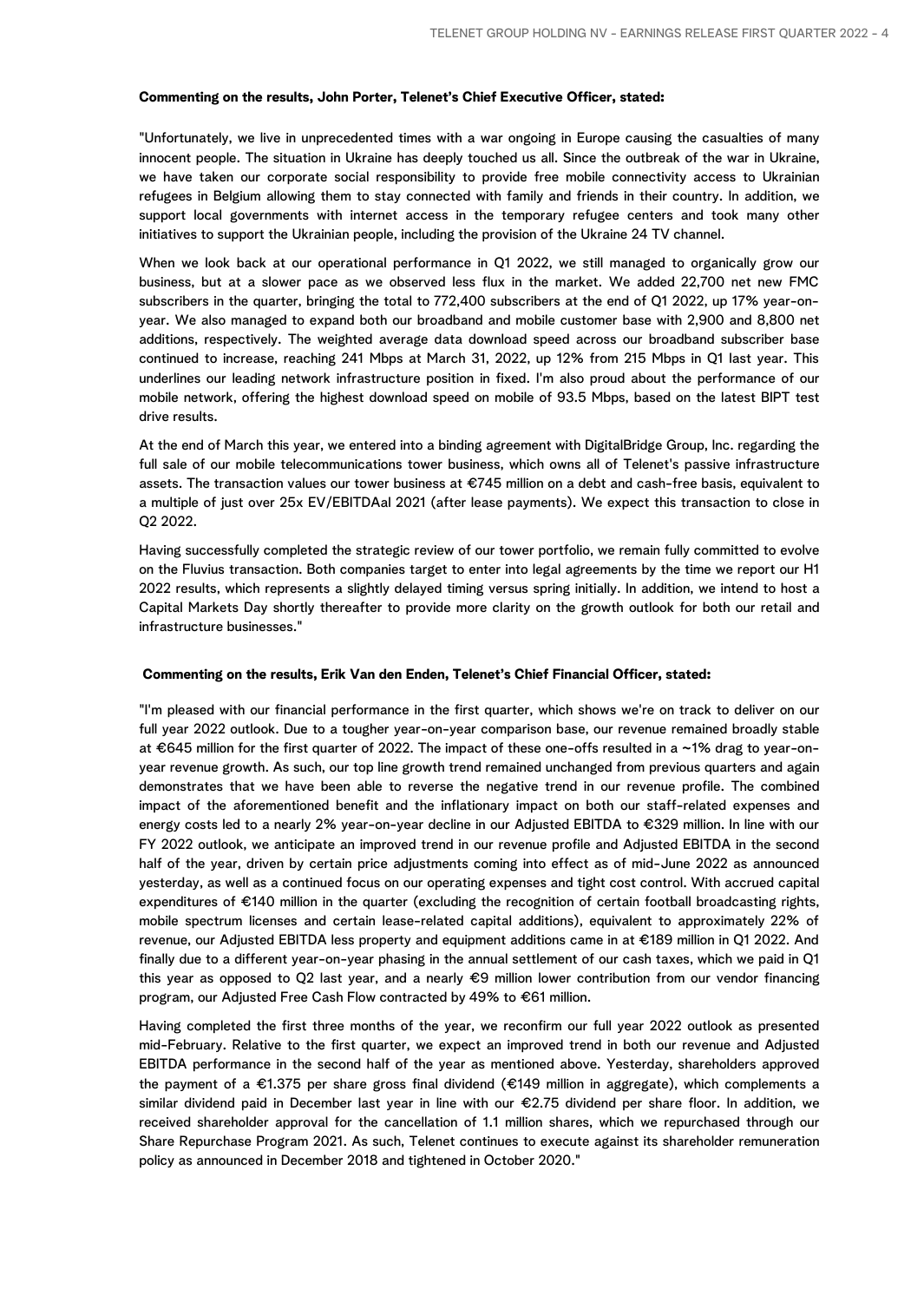## 1 Operational highlights

#### **IMPORTANT REPORTING CHANGES:**

**Inclusion of Small and Medium Sized ("SME") and Large Enterprise ("LE") business customers:** As of Q2 2021, our postpaid and total mobile subscriber counts include our SME and LE business customers, which were previously not recorded in our SIM count. We have represented our consolidated subscriber counts as presented below and under 4. Consolidated operating statistics in order to allow both investors and analysts to assess our operational performance on a like-for-like basis. Consequently, we have added 130,100, 132,600, 140,500, 146,100, 156,600 and 158,900 mobile postpaid subscribers to our subscriber count for the quarterly periods from Q1 2020 up to Q2 2021. As a result of the aforementioned change, the subscription and usage-related revenue generated by our SME and LE business customers is now being reported under our mobile telephony revenue (as opposed to business services revenue previously), while the interconnect revenue is now being recognized under other revenue (as opposed to business services revenue previously). We provide rebased year-on-year changes in order to allow both investors and analysts to assess our financial performance on a like-for-like basis and represented our Q1 2021 revenue accordingly.

**Discontinuation of basic video RGU reporting:** Following the successful completion of our analog TV switchoff program across our entire footprint at the end of November 2021, we will no longer distinguish between basic and enhanced video subscribers and will only report the total number of video customers as of January 1, 2022.

### 1.1 Multiple-play

#### **OVERVIEW & MULTIPLE-PLAY**

At March 31, 2022, we served 2,026,800 unique customer relationships, which represented approximately 59% of the 3,412,900 homes passed by our leading hybrid fiber coaxial ("HFC") network across our Flemish and Brussels footprint. Our cable network consists of a dense fiber backbone with local loop coaxial cable connections and spectrum of up to 1.2 GHz. Through both EuroDocsis 3.0 and 3.1 technologies, we offer data download speeds of up to 1 gigabit per second ("Gbps") across our entire footprint. In October 2021, we entered into a non-binding term sheet with Fluvius to create Flanders' "data network of the future", including Fiber to the Home ("FttH") technology. The network of the future will be fully open, ultra-performant, accessible to businesses and families, both in urban and rural areas, and built at the lowest societal cost. To this end, we will create together a new self-funding independent infrastructure company ("NetCo") that will run an open access network, contributing both existing HFC and fiber assets as well as developing new build fiber assets in the future. NetCo intends to operate an open access network and is expected to enjoy a high network utilization rate from the start driven by Telenet's customer relationships and the incremental traffic generated by wholesale partners. It is intended to be a multiparty partnership, i.e. open to further partnering with strategic and/or financial parties to develop this ambitious "data network of the future". Final legal agreements are anticipated by the end of the second quarter of 2022.

At March 31, 2022, we provided 4,554,300 fixed services ("RGUs") consisting of 1,747,300 video, 1,728,600 broadband internet and 1,078,400 fixed-line telephony subscriptions. At March 31, 2022, we also served 2,946,700 mobile subscribers, of which approximately 90% are subscribed to one of our attractive mobile or fixed mobile converged ("FMC") rate plans. We reached a bundling rate of 2.25 fixed RGUs per unique customer relationship in Q1 2022, which was modestly down compared to the prior year period as a result of the continued contraction in our fixed-line telephony RGU base as further addressed below. Our FMC customer base, which represents the sum of our "WIGO", "YUGO", "KLIK" and recently added "ONE" and "ONE UP" propositions, continued to expand, reaching 772,400 subscribers at March 31, 2022, up 17% yearon-year. In Q1 2022, we added 22,700 net new FMC subscribers, which represented a softer growth trend compared to preceding quarters reflecting seasonality and a less active market environment in the first quarter as characterized by the continued decrease in our annualized churn.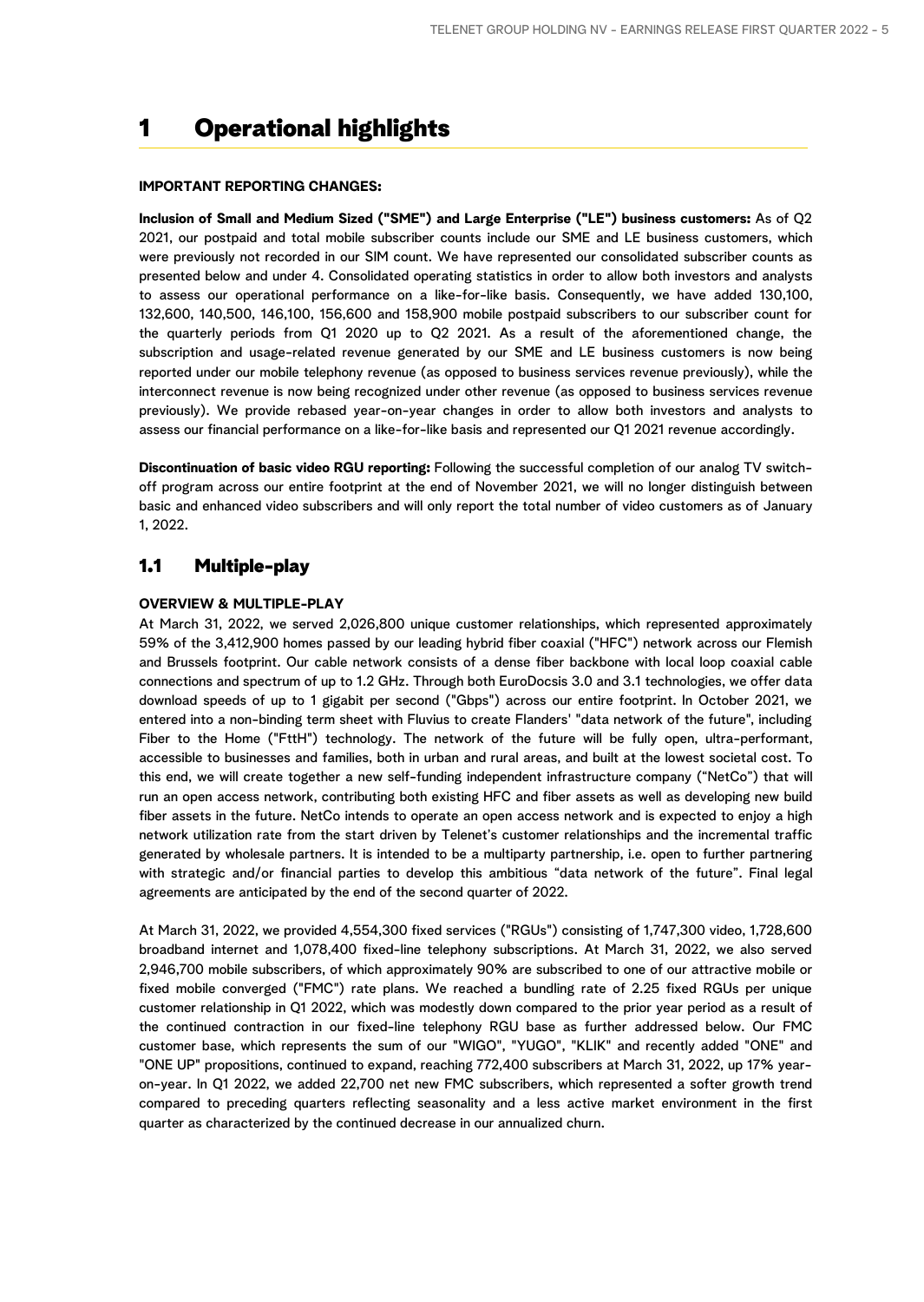#### **ARPU PER CUSTOMER RELATIONSHIP**

The ARPU per customer relationship, which excludes our mobile telephony revenue and certain other types of revenue, is one of our core operating statistics as we seek to obtain a larger share of our customers' telecommunication and entertainment spending. For the three months ended March 31, 2022, the monthly fixed ARPU per customer relationship reached €58.7, representing a decrease of nearly 2% compared to the prior year period when our video revenue included certain one-offs, favorably impacting our reported fixed ARPU per customer relationship at the time, and also reflecting the impact of the reallocation of "ONE" FMC bundle revenues from fixed to mobile telephony. As we launched our "ONE" and "ONEup" bundles in April last year, we anticipate this effect to annualize as of Q2 2022. The aforementioned bundle allocation effect more than offset (i) a greater share of higher-tier broadband subscribers in our mix, (ii) the favorable impact of last year's price adjustment and (iii) a higher proportion of multiple-play subscribers. Compared to Q4 2021, the fixed ARPU per customer relationship decreased almost 1% in the first quarter, mainly due to lower fixed-line telephony revenue caused by customer base erosion.

## 1.2 Broadband internet

At March 31, 2022, we served 1,728,600 broadband internet subscribers. Amidst a more muted market environment in the first quarter of the year, we recorded lower gross sales, which was more than offset by a favorable trend in our annualized churn. As a net result, we added 2,900 net new broadband subscribers in Q1 2022, which was primarily driven by the business segment. Annualized churn for our broadband internet service decreased by 50 basis points year-on-year to 7.5% from 8.0% in Q1 2021 and hence remains at historically moderate levels. Comparing our annualized churn rates prior to the COVID-19 pandemic and during the pandemic, we see a marked decline, which underlines customers' need for reliable, high-speed broadband connectivity at home. The weighted average data download speed across our broadband subscriber base once again further increased, reaching 241 Mbps at March 31, 2022, up 12% from 215 Mbps in Q1 last year.

## 1.3 Fixed-line telephony

At March 31, 2022, we served 1,078,400 fixed-line telephony subscribers, representing a 7% decrease compared to last year. Relative to December 31, 2021, our fixed-line telephony subscriber base contracted by 21,800 RGUs on a net organic basis in Q1 2022. In addition to the generally declining fixed-line telephony market, the continued success of our "ONE(Up)" FMC bundles accelerated this downward trend as fixed-line telephony is no longer activated by default in the new FMC packages, but needs a customer opt-in. Annualized churn for our fixed-line telephony service therefore reached 10.1% in Q1 2022 and was up 70 basis points compared to the same period of last year.

### 1.4 Mobile telephony

Our mobile telephony subscriber base, which excludes subscribers under our commercial wholesale partnerships, totaled 2,946,700 subscribers at the end of Q1 2022, including 2,638,600 postpaid subscribers. The remaining 308,100 mobile subscribers are prepaid subscribers under the BASE brand. We added 8,800 net new mobile postpaid subscribers in Q1 2022, which marked a softer growth trend relative to previous quarters on the back of a softer market dynamic in the quarter. Our prepaid subscriber base continued to decrease in line with market trends and contracted by 12,300 SIMs in Q1 2022.

## 1.5 Video

At March 31, 2022, our video customer base reached 1,747,300 RGUs. This represented a net organic loss of 14,700 video subscribers during Q1 2022. This net loss represents customers churning to competitors' platforms, such as other digital television, OTT and satellite providers, or customers terminating their video service or moving out of our service footprint. Substantially all of our video customers have upgraded to our higher ARPU enhanced video services, enabling them to enjoy an enriched TV experience with unrestricted access to a wider range of digital, HD and pay television sports, series and movies channels, a vast complementary and paid library of domestic and international video-on-demand ("VOD") content and our over-the-top ("OTT") platform "Telenet TV" and "Yelo".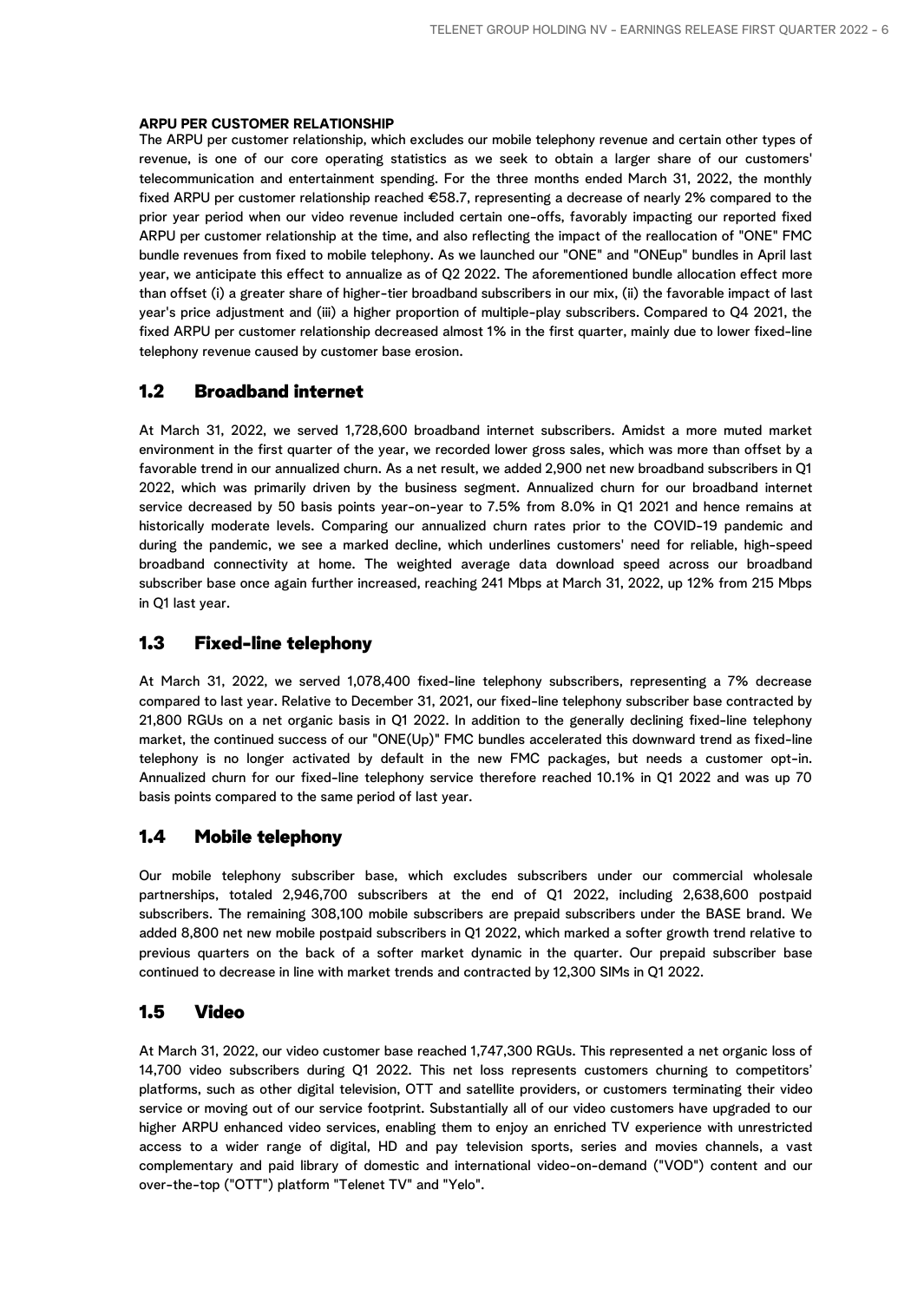Mid-September 2020, we launched "Streamz": A unique streaming service of DPG Media and Telenet, in which we hold a 50% share. Consequently, neither the operational nor the financial results of the joint venture itself are consolidated into our accounts. However, as we offer both "Streamz" and "Streamz+" directly to customers through our digital TV platform, we will continue to include the number of premium entertainment customers to whom we directly serve. The revenue generated by these direct premium entertainment subscribers is unaffected and remains within our video subscription revenue, while the contentrelated costs are accounted for as direct costs (programming-related expenses) and hence impacting our Adjusted EBITDA.

Following the launch of the "Streamz" streaming service, we introduced a new "Streamz+" product and rebranded the former "Play" product into "Streamz" alongside "Play More", which continues to exist. We believe our joint OTT platform is uniquely positioned, combining the best locally produced series of all local broadcasters VTM, Play and VRT, supplemented with must-see international content from HBO, in addition to an extensive kids zone, films and documentaries. Streamz is available to everyone through the Streamz app, online at Streamz.be and for Telenet customers through our digital TV platforms. In addition, we continue to have a leading market position as far as sports is concerned. "Play Sports" continues to broadcast both domestic and international football competitions, such as the English Premier League exclusively, and via the Eleven Sports channels: the Belgian Jupiler Pro League, La Liga, Serie A and Bundesliga 1. Other sports, such as cyclo-cross, basketball, hockey, tennis, golf and motor sports, are also included in our broad sports offering. Play Sports Open offers all Telenet TV customers a selection of matches from different competitions, including Premier League, Europa League, Eredivisie, ATP and WTA Tennis, Belgian Hockey and Basketball, Cyclo-cross, Formula 1 and MXGP. This channel also includes both proprietary and acquired programs and documentaries.

Furthermore, as we are evolving to offer all relevant premium entertainment to our customers, we have started to integrate other main subscription VOD services (including amongst others Netflix and Amazon Prime) to our customers through their set-top box environment and we intend to continue to expand with other relevant VOD services in the future. Consequently, we are well positioned as a leading player in the premium entertainment segment within our footprint. Our total premium entertainment subscriber base, including "Streamz", "Streamz+", "Play More" and "Play Sports" equaled approximately 35% of our total enhanced TV customer base<sup>1</sup> at the end of Q1 2022, which was a decline of 2 percentage points compared to the same quarter of last year and stable relative to December 31, 2021.

1 Including 379,500 direct subscriptions to our premium entertainment packages "Streamz", "Streamz+" and "Play More" and 219,100 "Play Sports" customers at March 31, 2022.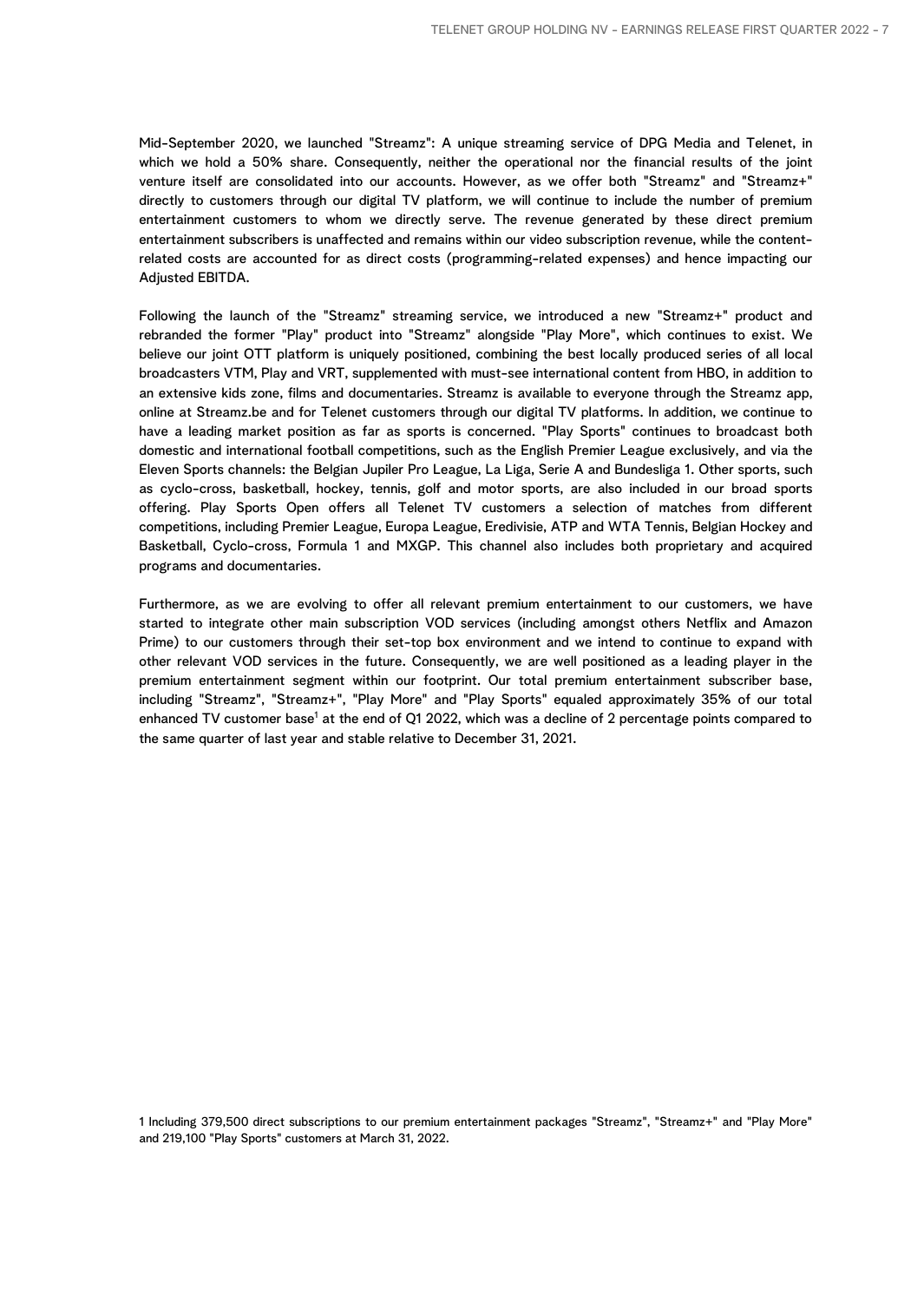## 2 Financial highlights

#### **IMPORTANT REPORTING CHANGES:**

**Revenue allocation from Telenet's Small and Medium Sized ("SME") and Large Enterprise ("LE") business customers:** As of Q2 2021, our postpaid and total mobile subscriber count includes our SME and LE business customers, which were previously not recorded in our SIM count. See 1. Operational highlights for additional information. As a result of the aforementioned change, the subscription and usage-related revenue generated by our SME and LE business customers is now being reported under our mobile telephony revenue (as opposed to business services revenue previously), while the interconnect revenue is now being recognized under other revenue (as opposed to business services revenue previously). We provide rebased year-on-year changes in order to allow both investors and analysts to assess our financial performance on a like-for-like basis and represented our Q1 2021 revenue accordingly.

**Operating Free Cash Flow renamed into Adjusted EBITDA less property & equipment additions:** Effective with the release of our Q3 2021 earnings, we have stopped using the term Operating Free Cash Flow and now use the term "Adjusted EBITDA less property & equipment additions". As we define the term, Adjusted EBITDA less property & equipment additions has the same meaning as Operating Free Cash Flow had previously, and therefore does not impact any previously reported amounts.

**Revised definition of Adjusted Free Cash Flow:** Effective Q4 2021, we have changed the way we calculate Adjusted Free Cash Flow by deducting (i) cash payments for direct acquisition and divestiture costs and (ii) principal payments on pre-acquisition additions to network leases from our Adjusted Free Cash Flow. Prior to implementing this change, our Adjusted Free Cash Flow excluded both payments, in line with our historical guidance. We have represented our Adjusted Free Cash Flow as of Q1 2021 on that basis as further detailed under 5.2 EU IFRS condensed consolidated statement of cash flows. We refer to 6.3 Definitions for more information regarding our Adjusted Free Cash Flow disclosure.

## 2.1 Revenue

We generated revenue of €644.8 million for the first quarter of 2022, which was broadly flat versus €645.9 million of revenue generated in Q1 last year, which included certain one-offs in our video revenue. The impact of these one-offs resulted in a ~1% drag to year-on-year revenue growth. As such, our top line growth trend remained unchanged from previous quarters and again demonstrates that we have been able to reverse the negative trend in our revenue profile. Our total subscription revenue, which represents the sum of our cable and mobile subscription revenue, was broadly stable compared to Q1 2021. Growth in our broadband and mobile telephony revenue of respectively 2% and 7% was offset by a 6% decline in our video and fixed line telephony revenue. The growth in mobile telephony revenue was mainly driven by the changes to the allocation of revenue from our new "ONE" FMC bundles compared to our former "WIGO" and "YUGO" FMC bundles, resulting in an increase of €5.0 million during Q1 2022, with a corresponding decrease in cable subscription revenue.

#### **VIDEO**

Our video revenue represents the monthly fee paid by our video subscribers for the channels they receive in the basic tier and the revenue generated by our enhanced video subscribers which primarily includes (i) recurring set-top box rental fees, (ii) fees for supplemental premium content offerings, including our subscription VOD packages "Streamz", "Streamz+" "Play More" and "Play Sports" and (iii) transactional and broadcasting-on-demand services. Our video revenue for the three months ended March 31, 2022 amounted to €133.6 million, representing a 6% decrease compared to Q1 2021 as a result of the aforementioned oneoff effect in Q1 last year. Excluding this effect, our video revenue showed a more moderate 3% year-on-year decline, reflecting (a) a lower average number of video RGUs and (b) the aforementioned shift in revenue allocation from the new "ONE" FMC bundles. These factors combined more than outweighed the benefit from the August 2021 price adjustment.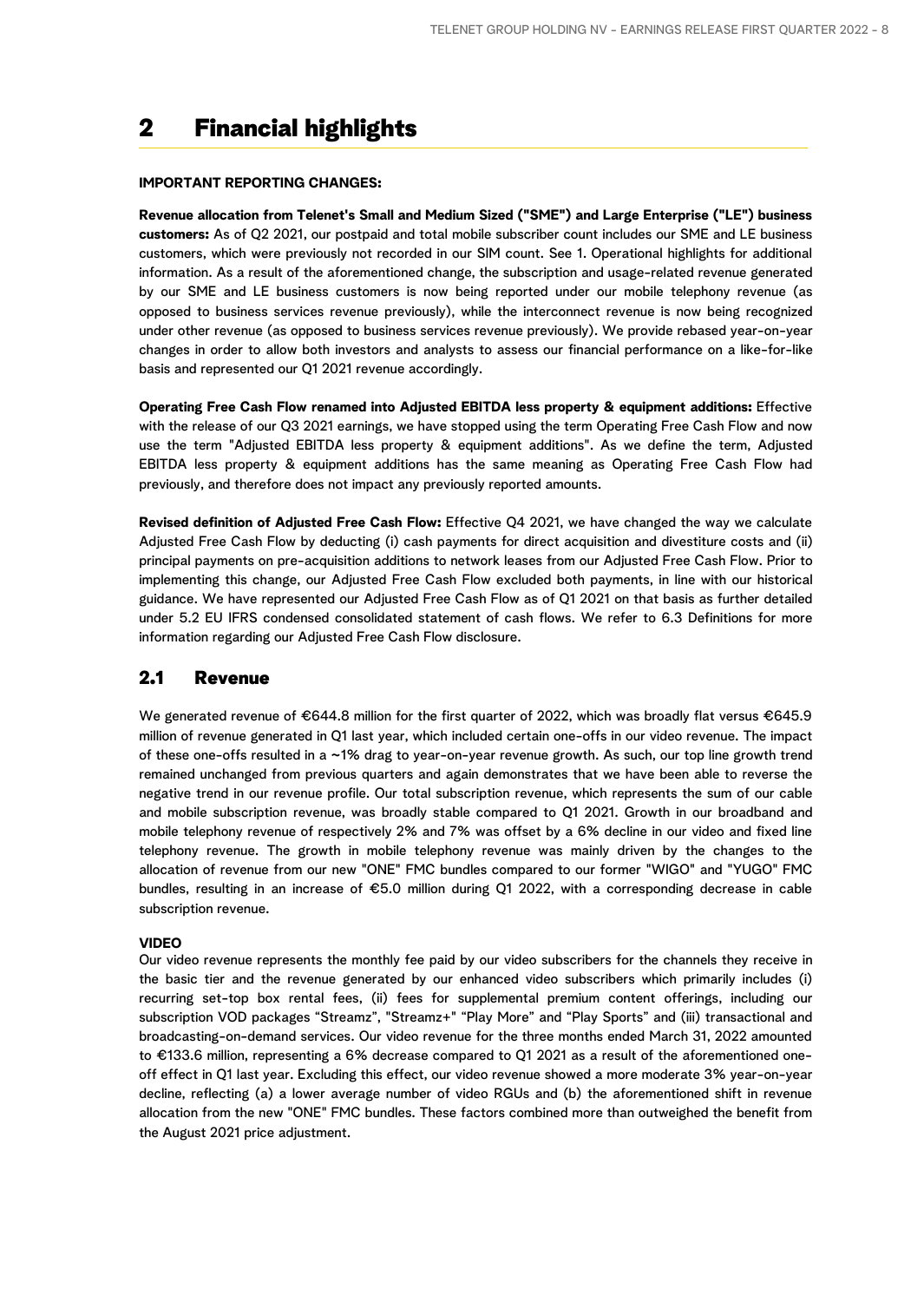#### **BROADBAND INTERNET**

The revenue generated by our residential and small business broadband internet RGUs totaled €171.8 million for the three months ended March 31, 2022, up 2% compared to the same period of last year. This robust year-on-year performance reflected (i) the benefit from the August 2021 price adjustment, (ii) the continued uptiering of our broadband internet customer base and (iii) the successful launch of our new "ONE" FMC propositions. This was partly offset by the aforementioned change in revenue allocation from the new "ONE" FMC bundles.

#### **FIXED-LINE TELEPHONY**

Our fixed-line telephony revenue includes recurring subscription-based revenue from our fixed-line telephony subscribers and variable usage-related revenue, but excludes the interconnect revenue generated by these customers, which is reported under other revenue. For the three months ended March 31, 2022, our fixed-line telephony revenue fell 6% year-on-year to €51.9 million. This mainly reflected lower average RGUs over the period as detailed under 1.3 Fixed-line telephony and the aforementioned change in revenue allocation from the new "ONE" FMC bundles, which more than offset the favorable impact of the August 2021 price adjustment.

#### **MOBILE TELEPHONY**

Our mobile telephony revenue represents the subscription-based revenue generated by our direct mobile telephony subscribers and out-of-bundle revenue, but excludes (i) the interconnect revenue generated by these customers, (ii) the revenue earned from handset sales and (iii) revenue recognized under our "Choose Your Device" programs, which are all recorded in other revenue. Our mobile telephony revenue also includes the subscription and usage-related revenue generated by our SME and LE business customers as mentioned above. In Q1 2022, we generated mobile telephony revenue of €125.7 million, representing a year-on-year increase of almost 7%. The increase was mainly attributable to a favorable comparison base as last year's mobile usage was adversely impacted by COVID-19 lockdown restrictions. In addition, our mobile telephony revenue benefited from the aforementioned revenue allocation shift from our latest FMC line-up.

#### **BUSINESS SERVICES**

The revenue reported under business services relates to (i) the revenue generated on non-coax products, including fiber and leased DSL lines, (ii) our carrier business and (iii) value-added services such as network hosting and managed data security. Revenue generated by our business customers on all coax-related products, such as our flagship "KLIK" bundle, is allocated to our cable subscription revenue lines and is not captured within Telenet Business, our business services division. Our business services revenue no longer includes the subscription, usage-related and interconnect revenue generated by our SME and LE business customers as mentioned above, now reflected under mobile telephony and other revenue, respectively. Telenet Business generated revenue of €44.3 million for the three months ended March 31, 2022, representing a 2% year-on-year decline driven by lower fixed line and ICT integration services revenue.

#### **OTHER**

Other revenue primarily includes (i) interconnect revenue from both our fixed-line and mobile telephony customers, including our SME and LE business customers as mentioned above (ii) advertising and production revenue from our media subsidiaries, (iii) mobile handset sales, including the revenue earned under our "Choose Your Device" programs, (iv) wholesale revenue generated through both our commercial and regulated wholesale businesses, (v) product activation and installation fees and (vi) set-top box sales revenue. Our Q1 2022 other revenue reached €117.5 million, an increase of 1% compared to the same period last year. A solid performance of our advertising and production business and higher wholesale revenue more than compensated for a significant decline in our interconnect revenue and lower revenue from handset sales. These declines reflect the impact of the COVID-19 pandemic on customer behavior and related increased usage of OTT applications and issues with the supply of certain handsets.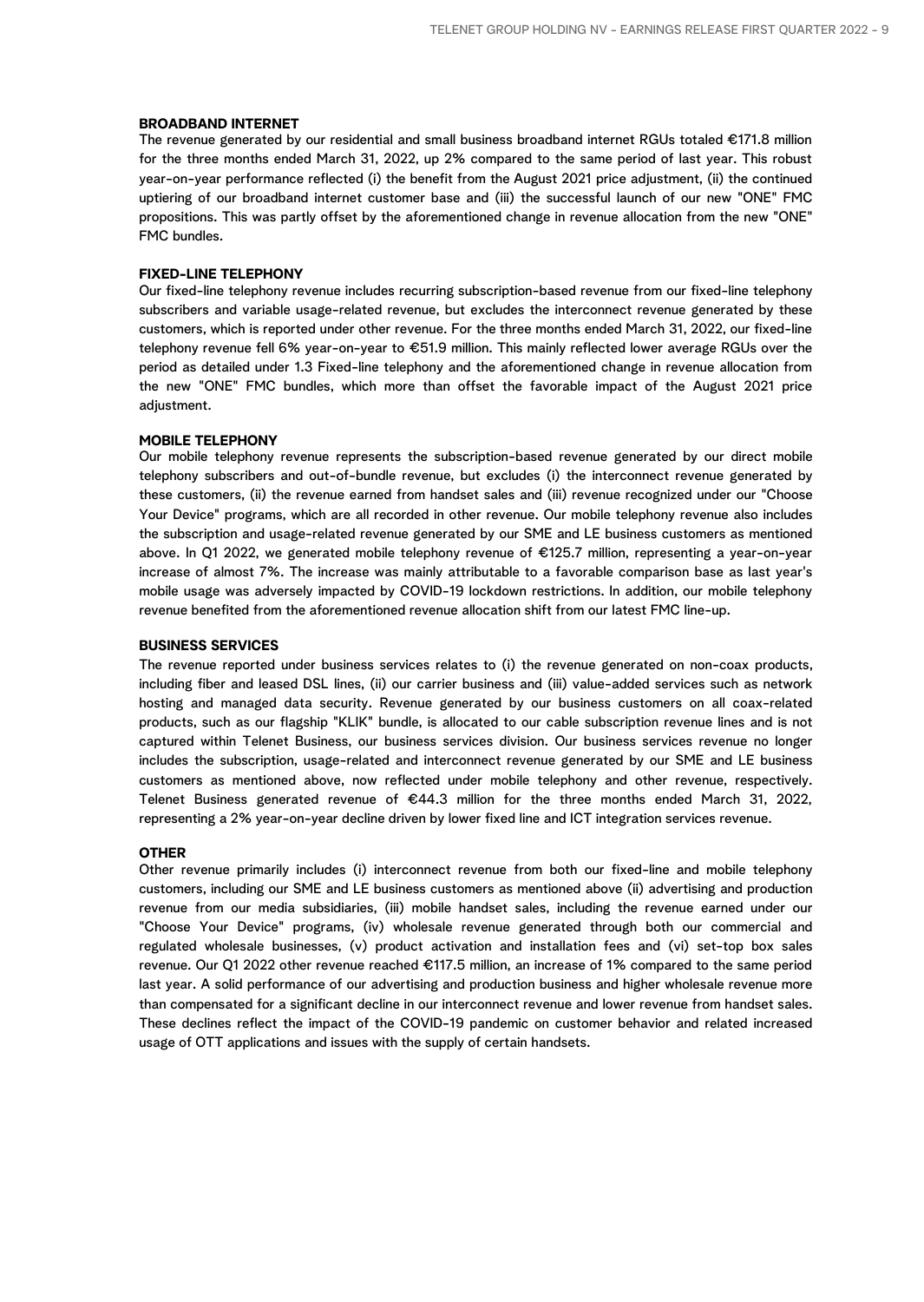## 2.2 Expenses

In Q1 2022, we incurred total expenses of €510.1 million, representing a 4% increase compared to Q1 last year. Total expenses represented approximately 79% of revenue in Q1 2022, representing a 3 percentage point increase compared to Q1 2021. Cost of services provided as a percentage of revenue represented approximately 51% for Q1 2022 (Q1 2021: approximately 50%), while selling, general and administrative expenses represented approximately 28% of our total revenue in Q1 2022 (Q1 2021: approximately 26%).

Our operating expenses, which include our (i) network operating expenses, (ii) direct costs, (iii) staff-related expenses, (iv) sales and marketing expenses, (v) outsourced labor and professional services and (vi) other indirect expenses, increased 1% in Q1 2022 compared to the prior year period. This was mainly driven by increases in our staff-related and network operating expenses impacted by the mandatory wage indexation in January 2022 and higher energy costs as described further below.

#### **NETWORK OPERATING EXPENSES**

Network operating expenses in Q1 2022 were €58.8 million, reflecting an increase of 2% year-on-year mainly as a result of higher energy costs which increased by €3.5 million. Around half of our energy costs are hedged till the end of the year.

#### **DIRECT COSTS (PROGRAMMING AND COPYRIGHTS, INTERCONNECT AND OTHER)**

Our direct costs include all of our direct expenses such as (i) programming and copyright costs, including, as of Q3 2020, costs related to the purchase of content for our "Streamz", "Streamz+" and "Play More" packages, as well as the costs related to the Belgian football broadcasting rights, (ii) interconnect costs and (iii) handset sales and subsidies. For the three months ended March 31, 2022, our direct costs were €127.8 million, a 1% decrease compared to Q1 2021 due to significantly lower interconnect costs.

#### **STAFF-RELATED EXPENSES**

Staff-related expenses for the first quarter of 2022 were €72.9 million, which represented an increase of 2% compared to the prior year period. This reflected (i) a higher average headcount and (ii) the effect of the 3.6% mandatory wage indexation as of early 2022.

#### **SALES AND MARKETING EXPENSES**

Our Q1 2022 sales and marketing expenses were €19.9 million representing an 3% year-on-year increase, reflecting timing variances in some of our marketing campaigns.

#### **OUTSOURCED LABOR AND PROFESSIONAL SERVICES**

Costs related to outsourced labor and professional services were €9.2 million in Q1 2022, a 30% year-onyear increase, reflecting higher costs related to certain strategic projects and digital transformation costs.

#### **OTHER INDIRECT EXPENSES**

Other indirect expenses reached  $\epsilon$ 27.7 million for the three months ended March 31, 2022, remaining relatively flat compared to the prior year period.

#### **DEPRECIATION, AMORTIZATION AND RESTRUCTURING, INCL. IMPAIRMENT OF LONG-LIVED ASSETS AND GAIN ON DISPOSAL OF ASSETS**

Depreciation and amortization, including impairment of long-lived assets, gain on disposal of assets and restructuring charges, reached €191.2 million in Q1 2022 compared to €175.9 million for the prior year period.

### 2.3 Net result

#### **FINANCE INCOME AND EXPENSES**

Net finance income in Q1 2022 totaled €90.9 million compared to net finance expense of €1.9 million in Q1 2021. Finance income for the three months ended March 31, 2022 increased 40% year-on-year from €155.5 million in Q1 last year to €217.4 million and included a non-cash gain on our derivatives of €217.3 million in the quarter as compared to €155.2 million in Q1 last year. Finance expense for the three months ended March 31, 2022 decreased 20% to €126.5 million from €157.4 million in Q1 2021, reflecting a €32.1 milllion lower non-cash foreign exchange loss on our USD-denominated debt. As detailed under 2.8 Debt profile,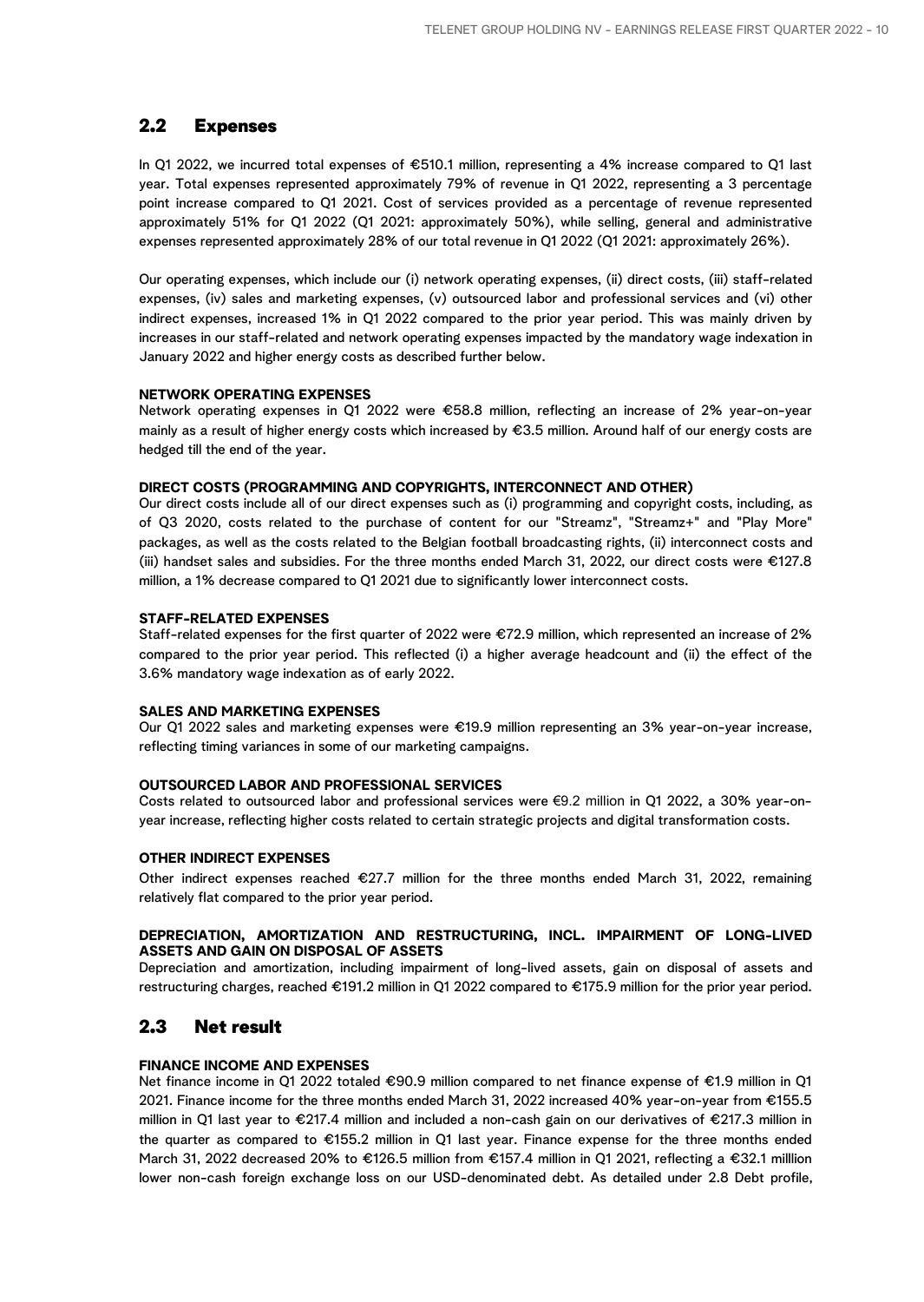cash balance and net total leverage ratio, our USD-denominated debt has been hedged until the respective maturity dates, hence minimizing the impact of foreign exchange fluctuations on our cash flows. Excluding the impact from foreign exchange losses in both periods, our net interest expense in Q1 2022 remained broadly stable compared to same period of last year.

#### **INCOME TAXES**

We recorded income tax expense of €64.2 million in Q1 2022 compared to €38.5 million in Q1 2021, reflecting a 49% year-on-year increase in our pre-tax profit.

#### **NET PROFIT**

We realized a net profit of €160.4 million for the three months ended March 31, 2022 compared to €112.5 million in Q1 2021. The solid 43% increase in our net profit reflected a significantly improved financial result partly offset by higher income tax expense and a 12% year-on-year decline in our operating profit reflecting mainly higher depreciations and amortizations, besides to a lesser extent higher staff-related expenses and energy costs as mentioned before. In Q1 2022, we achieved a net profit margin of 24.9%, an increase of 750 basis points compared to Q1 last year.

### 2.4 Adjusted EBITDA

For the three months ended March 31, 2022, we achieved Adjusted EBITDA of €328.5 million, which represented a decline of less than 2% (-1.7%) versus the €334.2 million we delivered in Q1 2021. In Q1 2022, we achieved an Adjusted EBITDA margin of 50.9% compared to 51.7% in Q1 2021. As mentioned above, the decline in our Adjusted EBITDA was driven by both a tough comparison base compared to last year because of certain one-offs in Q1 2021 and the impact of higher inflation on both our staff-related expenses and network operating costs. In line with our FY 2022 outlook, we anticipate an improved trend in our Adjusted EBITDA in the second half of the year, driven by certain price adjustments coming into effect as of Q3 2022 as announced yesterday, as well as a continued focus on our operating expenses and tight cost control.

#### **Exhibit 1: Reconciliation between profit for the period and Adjusted EBITDA (unaudited)**

| $(\epsilon$ in millions)                                              | For the three months<br>ended<br>March 31, |        |           |
|-----------------------------------------------------------------------|--------------------------------------------|--------|-----------|
|                                                                       | 2022                                       | 2021   | Change %  |
| <b>Profit for the period</b>                                          | 160.4                                      | 112.5  | 43 %      |
| Income tax expense                                                    | 64.2                                       | 38.5   | 67 %      |
| Share of the result of equity accounted investees                     | 1.0                                        | 0.9    | 11 %      |
| Net finance expense (income)                                          | (90.9)                                     | 1.9    | N.M.      |
| Depreciation, amortization, impairment and gain on disposal of assets | 191.4                                      | 175.4  | 9 %       |
| <b>EBITDA</b>                                                         | 326.1                                      | 329.2  | $(1)$ %   |
| Share based compensation                                              | (2.9)                                      | 3.9    | N.M.      |
| Operating charges related to acquisitions or divestitures             | 5.5                                        | 2.6    | 112 %     |
| Restructuring charges                                                 | (0.2)                                      | 0.5    | N.M.      |
| Measurement period adjustments related to business acquisitions       |                                            | (2.0)  | $(100)$ % |
| <b>Adjusted EBITDA</b>                                                | 328.5                                      | 334.2  | $(2)$ %   |
| <b>Adjusted EBITDA margin</b>                                         | 50.9 %                                     | 51.7 % |           |
| Net profit margin                                                     | 24.9 %                                     | 17.4 % |           |

N.M. - Not Meaningful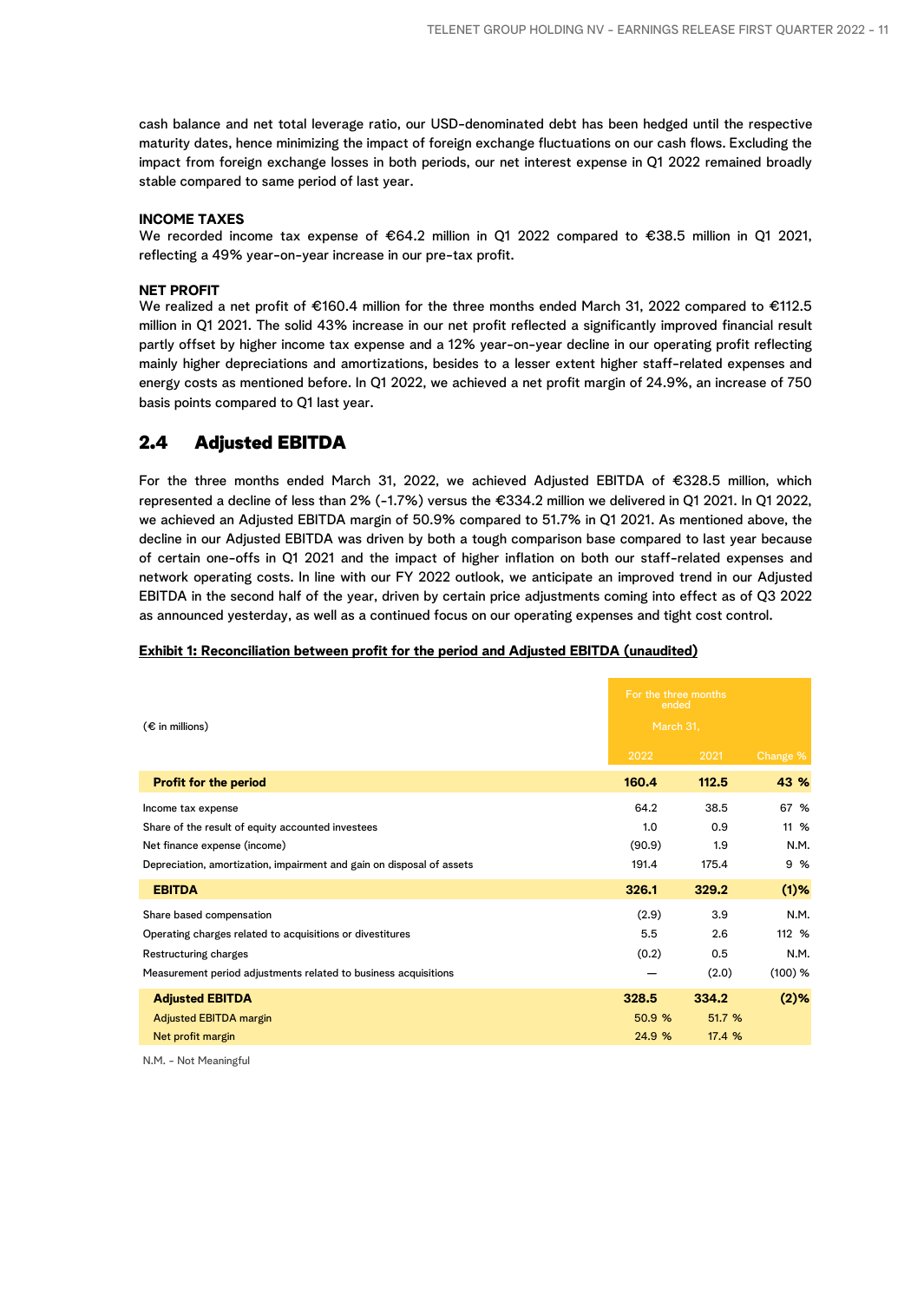## 2.5 Capital expenditures

Accrued capital expenditures for the three months ended March 31, 2022 reached €180.2 million, an increase of 26% versus the prior year period and equivalent to approximately 28% of revenue over the period. Our Q1 2022 accrued capital expenditures included (i) €38.7 million of lease-related capital additions of which €31.5 million relates to Iease additions previously classified as operating leases, and are hence excluded from our full year outlook, (ii) a temporary six-month extension of both our 2G and 3G mobile spectrum licenses in March this year for an aggregate amount of €8.4 million, awaiting the upcoming multiband spectrum auction which is due to commence towards in June 2022 and (iii) €0.5 million for the recognition of football broadcasting rights. Excluding these impacts, as per our FY 2022 guidance as further detailed under 3. Outlook, our Q1 2022 accrued capital expenditures were €139.8 million, equivalent to approximately 22% of revenue, and representing a more moderate 4% year-on-year increase. In line with our full year 2022 outlook, we expect our investment intensity to pick up in the remaining quarters.

Capital expenditures related to customer premises equipment, which includes our spending on set-top boxes, modems and WiFi powerlines represented €33.1 million in Q1 2022, up 34% compared to Q1 last year, driven by targeted set-top box and modem swap programs. Capital expenditures related to customer premises equipment for the three months ended March 31, 2022 represented approximately 24% of our total accrued capital expenditures (excluding the recognition of certain football broadcasting rights, the aforementioned mobile spectrum licenses and certain lease-related capital additions).

Accrued capital expenditures for network growth and upgrades amounted to €19.1 million in Q1 2022, marking an 38% increase compared to the prior year period and predominantly reflected the start of our 5G roll-out and tactical fiber-related investments, as embedded in our full year outlook. For the three months ended March 31, 2022, network-related capital expenditures represented approximately 14% of total accrued capital expenditures (excluding the recognition of certain football broadcasting rights, the aforementioned mobile spectrum licenses and certain lease-related capital additions).

Capital expenditures for products and services, which reflects our investments in product development and the upgrade of our IT platforms and systems, amongst others, totaled €38.5 million in Q1 2022. This represented a noticeable 21% year-on-year decrease, reflecting lower spending on our IT upgrade program which is expected to be finalized by the end of this year. Capital expenditures for products and services represented approximately 28% of total accrued capital expenditures for the three months ended March 31, 2022 (excluding the recognition of certain football broadcasting rights, the aforementioned mobile spectrum licenses and certain lease-related capital additions).

The remainder of our accrued capital expenditures includes (i) refurbishments and replacements of network equipment, (ii) sports and programming acquisition costs, including certain content acquired by De Vijver Media, (iii) certain recurring investments in our IT platform and systems and (iv) lease-related capital additions. These reached €89.5 million for the three months ended March 31, 2022, representing a 60% increase compared to last year and included the aforementioned €38.7 million of lease-related capital additions of which €31.5 million relates to Iease additions previously classified as operating leases.

The above implies that approximately 66% of our accrued capital expenditures for the three months ended March 31, 2022 (excluding the recognition of certain football broadcasting rights, the aforementioned mobile spectrum licenses and certain lease-related capital additions) were scalable and subscriber growth related. We continue to closely monitor our capital expenditures in order to drive incremental returns.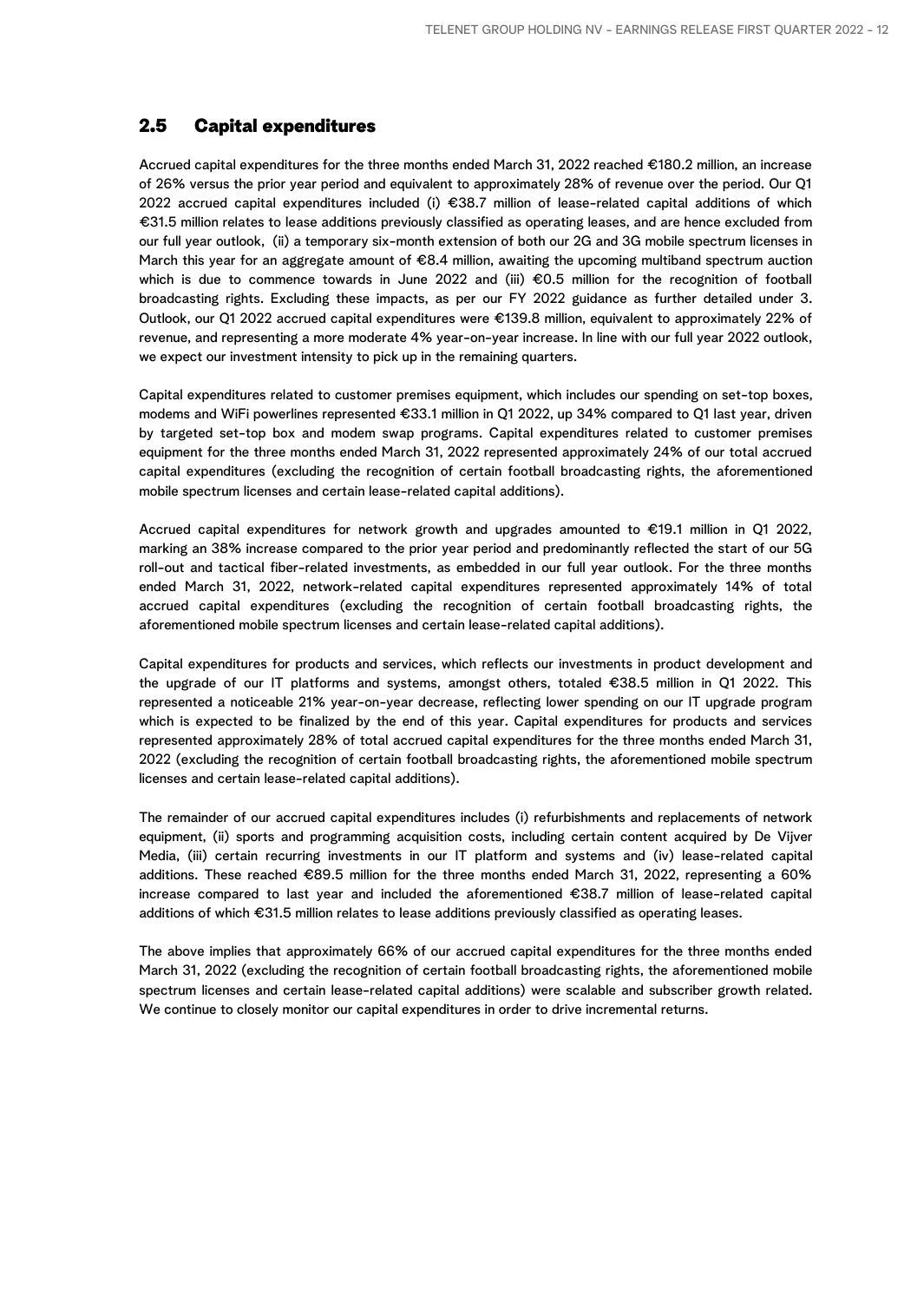#### **Exhibit 2: Reconciliation between accrued capital expenditures and cash capital expenditures (unaudited)**

| $(\epsilon$ in millions)                                            |        | For the three months<br>ended<br>March 31. |          |
|---------------------------------------------------------------------|--------|--------------------------------------------|----------|
|                                                                     | 2022   | 2021                                       | Change % |
| <b>Accrued capital expenditures</b>                                 | 180.2  | 143.1                                      | 26 %     |
| Assets acquired under capital-related vendor financing arrangements | (28.3) | (11.8)                                     | 140 %    |
| Assets acquired under lease agreements                              | (38.7) | (5.2)                                      | 644 %    |
| Changes in current liabilities related to capital expenditures      | (3.4)  | (6.7)                                      | (49) %   |
| <b>Cash capital expenditures</b>                                    | 109.8  | 119.4                                      | $(8)$ %  |

## 2.6 Adjusted EBITDA less property & equipment additions

We yielded an Adjusted EBITDA less property & equipment additions (previously referred to as Operating Free Cash Flow) of €188.7 million in Q1 2022 compared to €200.4 million in Q1 2021. The 6% year-on-year decrease was mainly driven by (i) a nearly 2% contraction in our Adjusted EBITDA as explained above and (ii) modestly higher accrued capital expenditures versus Q1 last year (excluding the recognition of football broadcasting rights, mobile spectrum licenses and certain lease-related capital additions). In line with our FY 2022 outlook, we expected a further contraction in our Adjusted EBITDA less property & equipment additions for the remainder of the year as higher investments will more than offset the projected recovery in our Adjusted EBITDA.

#### **Exhibit 3: Reconciliation to Adjusted EBITDA less property & equipment additions (unaudited)**

|                                                                                                                                                                    | For the three months<br>ended |           |          |  |
|--------------------------------------------------------------------------------------------------------------------------------------------------------------------|-------------------------------|-----------|----------|--|
| $(\epsilon$ in millions)                                                                                                                                           |                               | March 31, |          |  |
|                                                                                                                                                                    | 2022                          | 2021      | Change % |  |
| <b>Adjusted EBITDA</b>                                                                                                                                             | 328.5                         | 334.2     | $(2)$ %  |  |
| Accrued capital expenditures                                                                                                                                       | (180.2)                       | (143.1)   | 26 %     |  |
| Recognition of football broadcasting rights                                                                                                                        | 0.5                           | 2.4       | (79) %   |  |
| Recognition of mobile spectrum licenses                                                                                                                            | 8.4                           | 8.4       | - %      |  |
| Recognition of certain lease-related capital additions                                                                                                             | 31.5                          | (1.5)     | N.M.     |  |
| Accrued capital expenditures excluding the recognition of football<br>broadcasting rights, mobile spectrum licenses and certain lease-related capital<br>additions | (139.8)                       | (133.8)   | 4 %      |  |
| Adjusted EBITDA less property & equipment additions (previously referred to<br>as Operating Free Cash Flow)                                                        | 188.7                         | 200.4     | $(6)$ %  |  |

## 2.7 Cash flow and liquidity

#### **NET CASH FROM OPERATING ACTIVITIES**

For the three months ended March 31, 2022, our operations yielded €231.1 million of net cash compared to the €274.0 million we generated during the prior year period. Our net cash from operating activities decreased 16% year-on-year as a result of a different phasing in the payment of our annual cash taxes, which we settled in Q1 this year as opposed to Q2 last year.

#### **NET CASH USED IN INVESTING ACTIVITIES**

We used €124.6 million of net cash in investing activities for the three months ended March 31, 2022, which was up 4% compared to €120.1 million in Q1 last year. The net cash flow used in investing activities for Q1 2022 reflected the aforementioned temporary six-month extension of our mobile spectrum licenses in March this year ahead of the upcoming multiband auction. We utilize a vendor financing program through which we are able to extend our payment terms for certain suppliers to 360 days at an attractive all-in cost. During the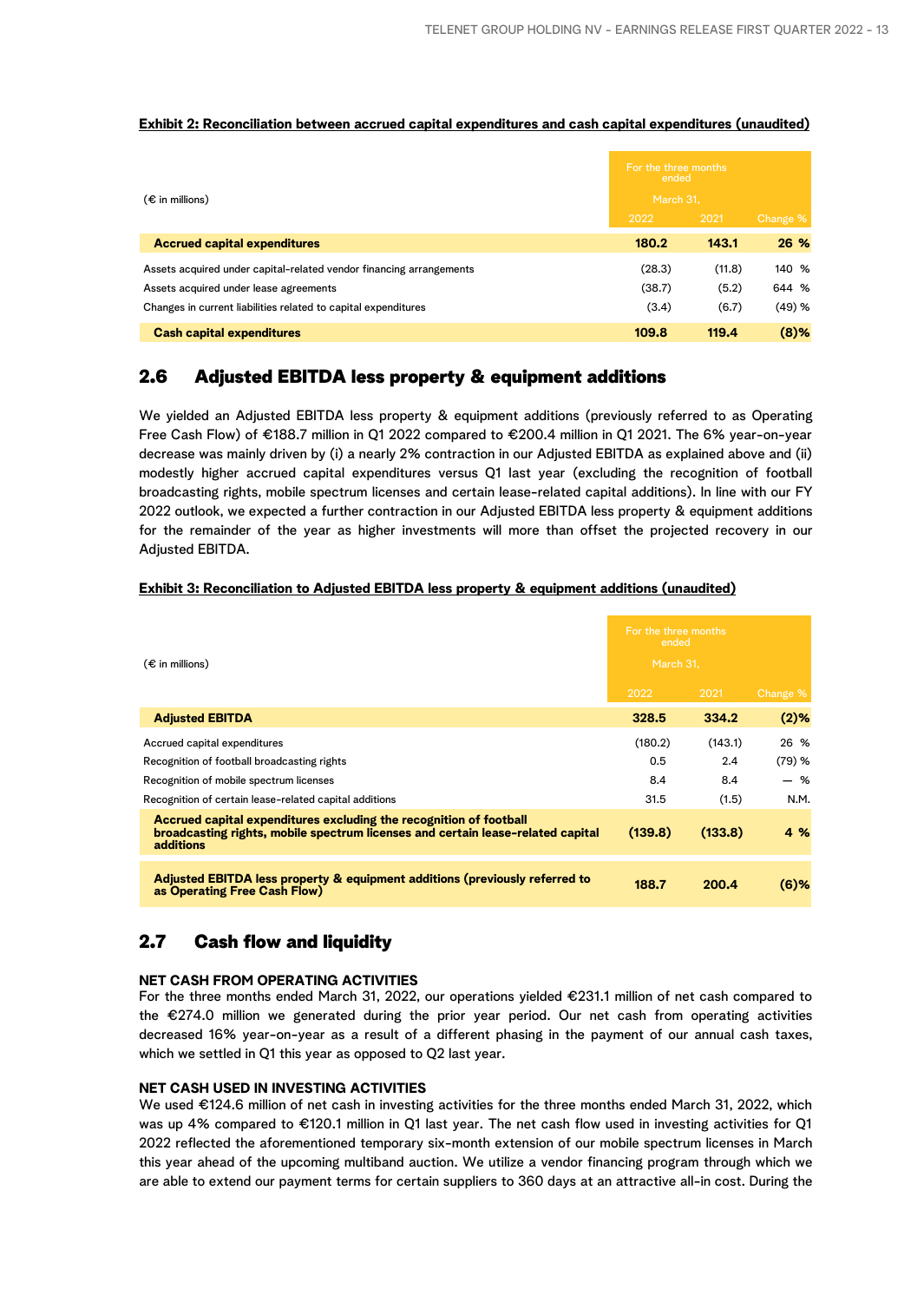three months ended March 31, 2022, we acquired €28.3 million of assets through capital-related vendor financing arrangements (Q1 2021: €11.8 million), favorably impacting our net cash used in investing activities for the equivalent amount. Please refer to Section 2.5 - Capital expenditures for a reconciliation between accrued capital expenditures and cash capital expenditures.

#### **NET CASH USED IN FINANCING ACTIVITIES**

For the three months ended March 31, 2022, the net cash used in financing activities was €83.1 million compared to €35.9 million in Q1 2021, representing an increase of 131% year-on-year. Our net financing cash flow for the three months ended March 31, 2022 reflected (i) a net €35.9 million reduction in our outstanding loans and borrowings, including scheduled repayments under our vendor financing program and (ii) €22.7 million spent under our Share Repurchase Program 2021, which we started at the end of November last year and completed end-February 2022. Under this program, we repurchased 1.1 million treasury shares for an aggregate amount of €35.4 million, which have been cancelled in full following yesterday's EGM approval. The remainder of our net cash used in financing activities primarily consisted of lease repayments and other financial payments.

#### **ADJUSTED FREE CASH FLOW**

For the three months ended March 31, 2022, we generated €61.2 million of Adjusted Free Cash Flow compared to €119.2 million in Q1 last year. This represented a 49% year-on-year decrease and mainly reflected (i) a different phasing in the payment of our annual cash taxes as mentioned above and (ii) an €8.8 million lower contribution from our vendor financing compared to Q1 last year.

### 2.8 Debt profile, cash balance and net leverage ratio

#### **DEBT PROFILE**

At March 31, 2022, we carried a total debt balance (including accrued interest) of €5,529.9 million, of which €1,442.4 million principal amount is related to the € and USD-denominated Senior Secured Fixed Rate Notes due March 2028 and €3,180.9 million principal amount is owed under our 2020 Amended Senior Credit Facility with maturities ranging from April 2028 through April 2029. Our total debt balance at March 31, 2022 also included a principal amount of €338.9 million related to our vendor financing program, while the remainder primarily represents lease obligations associated with the Interkabel Acquisition and other leases.

At March 31, 2022, we carried €338.9 million of short-term debt related to our vendor financing program, all of which is maturing within less than twelve months and which carries a margin of 195 basis points over EURIBOR (floored at 0%). This represented a decline of €7.1 million versus December 31, 2021, reflecting seasonality in some of our scheduled vendor financing payments and negatively impacting our Adjusted Free Cash Flow by the same amount in Q1 2022. For the full year 2022, we anticipate a broadly stable evolution from December 31 2021, as embedded in our FY 2022 Adjusted Free Cash Flow outlook, yet with a certain seasonality in some of our payments from quarter to quarter.

All of our floating interest rate risk and foreign exchange currency risk have been hedged until the maturity of such debt instruments through a series of derivatives, improving the visibility on our future Adjusted Free Cash Flow. Excluding short-term liabilities related to our vendor financing program, we face no debt maturities prior to March 2028 with a weighted average maturity of approximately 6.3 years at March 31, 2022. In addition, we also had full access to €555.0 million of undrawn commitments under our revolving credit facilities at March 31, 2022, with certain availabilities up to September 2026.

#### **DEBT OVERVIEW AND PAYMENT SCHEDULES**

The table below provides an overview of the principal amounts under our main debt instruments and payment schedule at March 31, 2022.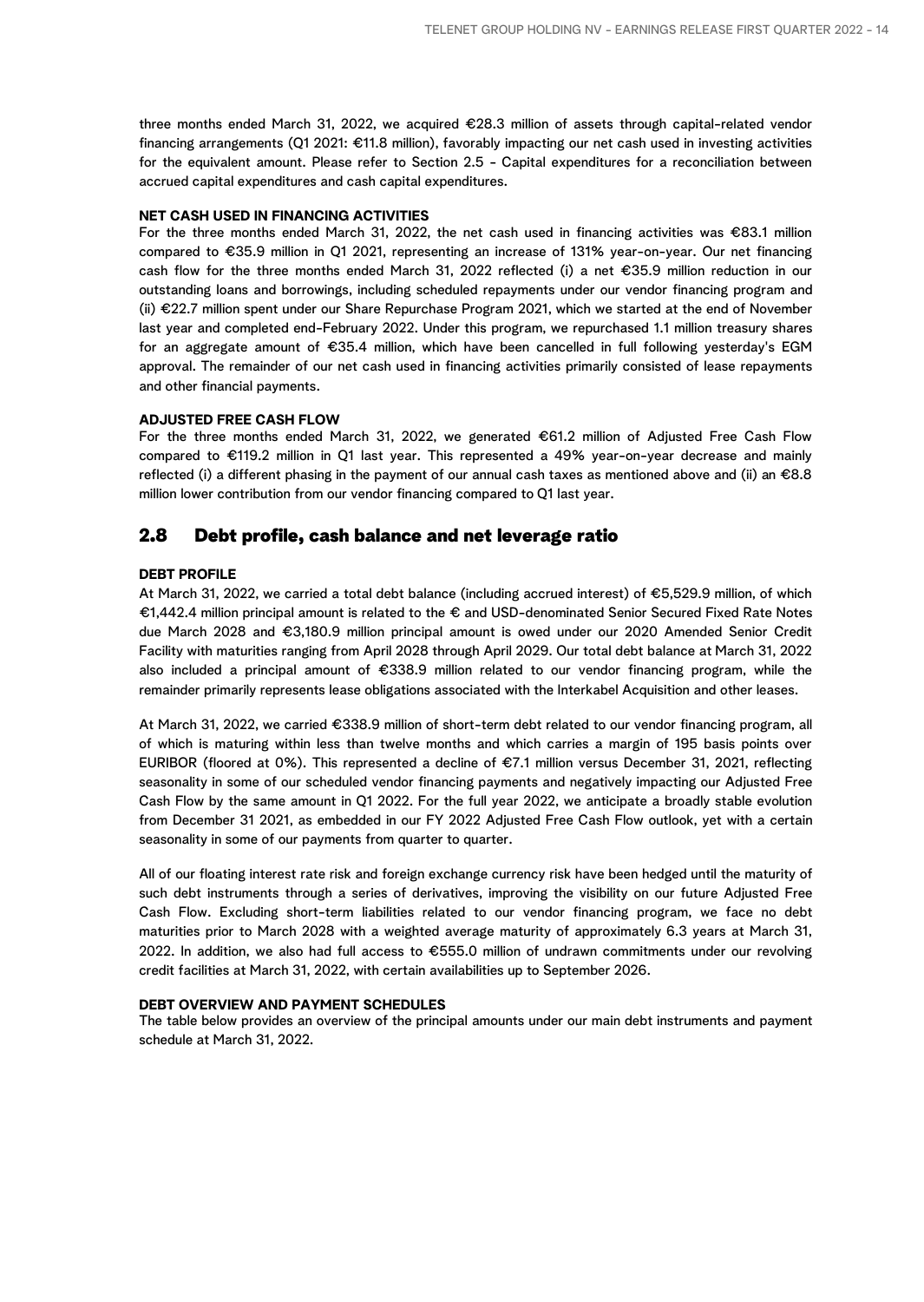|                                                                   | <b>Total</b><br>Facility<br>as per | Drawn<br>amount          | <b>Undrawn</b><br>amount | <b>Maturity Date</b>  | Interest rate                                        | Interest payments due               |
|-------------------------------------------------------------------|------------------------------------|--------------------------|--------------------------|-----------------------|------------------------------------------------------|-------------------------------------|
|                                                                   |                                    | March 31, 2022           |                          |                       |                                                      |                                     |
|                                                                   |                                    | $(\epsilon$ in millions) |                          |                       |                                                      |                                     |
| 2020 Amended Senior<br><b>Credit Facility</b>                     |                                    |                          |                          |                       |                                                      |                                     |
| Term Loan AR                                                      | 2,070.9                            | 2.070.9                  |                          | April 30, 2028        | Floating   6-month<br>LIBOR $(0\%$ floor) +<br>2.00% | Monthly                             |
| Term Loan AO                                                      | 1.110.0                            | 1.110.0                  |                          | April 30, 2029        | Floating   6-month<br>EURIBOR (0% floor)<br>$+2.25%$ | Semi-annual (Jan. and<br>July)      |
| Revolving Credit Facility I                                       | 510.0                              |                          | 510.0                    | May 31, 2026          | Floating   6-month<br>EURIBOR (0% floor)<br>$+2.25%$ | Quarterly (commitment<br>fees only) |
| <b>Senior Secured Fixed</b><br><b>Rate Notes</b>                  |                                    |                          |                          |                       |                                                      |                                     |
| €600 million Senior<br>Secured Notes due 2028<br>(Facility AK)    | 540.0                              | 540.0                    |                          | March 1, 2028         | Fixed   3.50%                                        | Semi-annual (Jan. and<br>July)      |
| USD 1.0 billion Senior<br>Secured Notes due 2028<br>(Facility AJ) | 902.4                              | 902.4                    |                          | March 1, 2028         | Fixed   5.50%                                        | Semi-annual (Jan. and<br>July)      |
| Other                                                             |                                    |                          |                          |                       |                                                      |                                     |
| <b>Revolving Credit Facility</b>                                  | 20.0                               |                          | 20.0                     | September 30,<br>2026 | Floating   1-month<br>EURIBOR (0% floor)<br>$+2.25%$ | Quarterly (commitment<br>fees only) |
| Overdraft Facility                                                | 25.0                               |                          | 25.0                     | March 31, 2023        | Floating   1-month<br>EURIBOR (0% floor)<br>$+1.60%$ | Quarterly (commitment<br>fees only) |
| <b>Total notional amount</b>                                      | 5,178.3                            | 4,623.3                  | 555.0                    |                       |                                                      |                                     |

#### **Exhibit 4: Debt maturity table as of March 31, 2022 (unaudited)**

**Note**: In the table above, Telenet's USD-denominated debt has been converted into EUR using the March 31, 2022 EUR/ USD exchange rate. As Telenet has entered into several derivative transactions to hedge both the underlying floating interest rate and exchange risks, the EUR-equivalent hedged amounts were €2,041.5 million (USD 2,295.0 million Term Loan AR) and €882.8 million (USD 1.0 billion Senior Secured Notes due 2028), respectively. For the calculation of its net leverage ratio, Telenet uses the EUR-equivalent hedged amounts given the underlying economic risk exposure.

#### **CASH BALANCE AND AVAILABILITY OF FUNDS**

At March 31, 2022, we held €162.9 million of cash and cash equivalents compared to €139.5 million at December 31, 2021. In order to minimize the concentration of counterparty risk, our cash equivalents and AAA-rated money market funds are placed with highly rated European and US financial institutions and we strive to invest at least 75% of our cash and cash equivalents in AAA-rated money market funds. In addition to our available cash balance, we also had full access to €555.0 million of available commitments under our 2020 Amended Senior Credit Facility and our other revolving credit facilities, subject to compliance with the covenants mentioned below. Relative to December 31, 2021, our cash balance at March 31, 2022 slightly increased reflecting a seasonally lower Adjusted Free Cash Flow contribution in the quarter and the completion of our Share Repurchase Program 2021 for which we spent an additional €22.7 million in Q1 2022.

#### **NET LEVERAGE RATIO**

At the occasion of the December 2018 Capital Markets Day - and as updated at the end of October 2020 when we tightened our shareholder remuneration policy - we reconfirmed our leverage framework, maintained at 3.5x to 4.5x Net Total Debt to Consolidated Annualized Adjusted EBITDA ("net total leverage"). In absence of any material acquisitions and/or significant changes in our business or regulatory environment, we intend to stay around the 4.0x mid-point through an attractive and sustainable level of shareholder disbursements. This now includes a gross dividend per share floor of €2.75, representing the upper end of the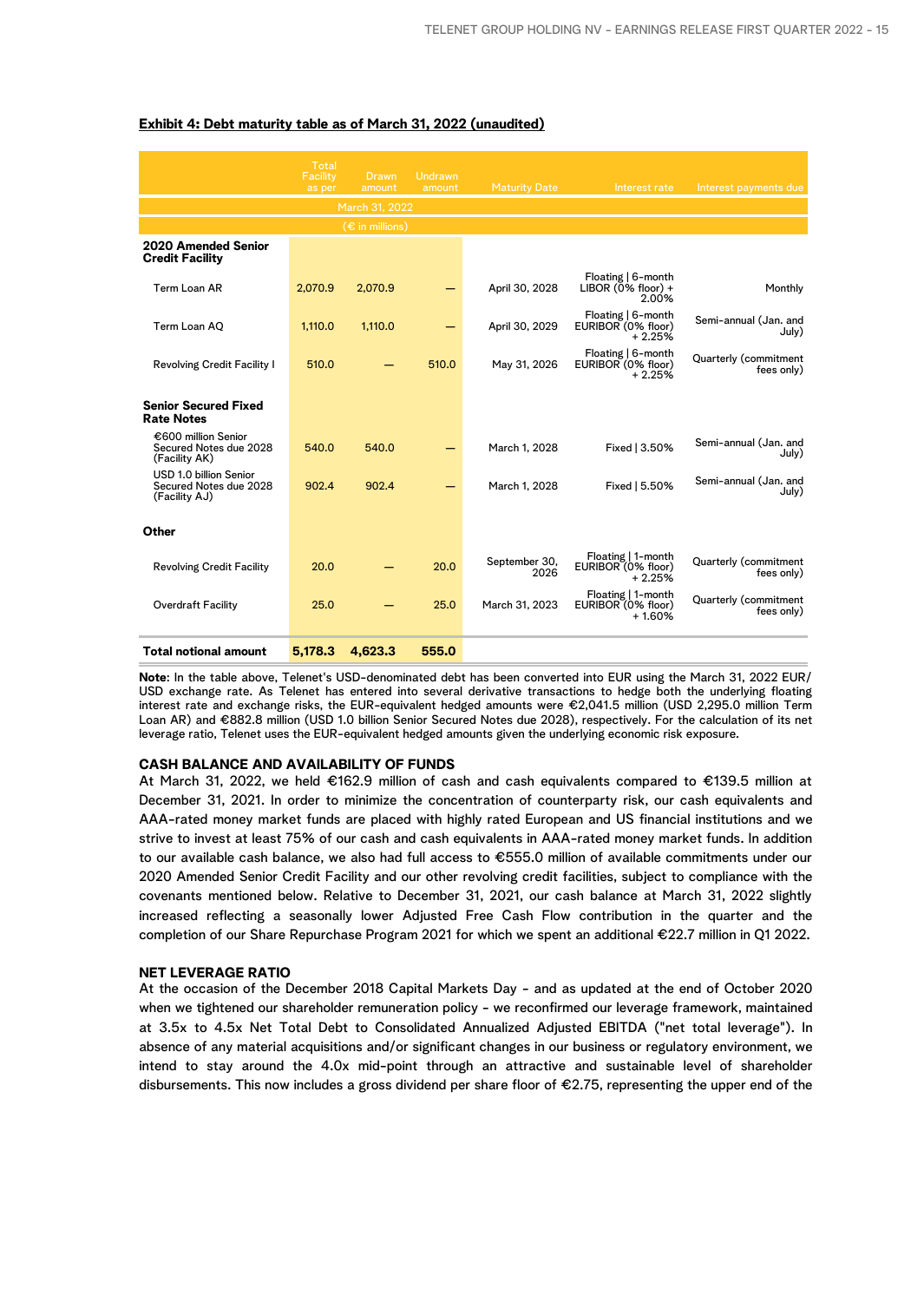previous pay-ratio between 50-70% as a percentage of our Adjusted Free Cash Flow. At March 31, 2022, our net total leverage was 4.0x, which was unchanged compared to December 31, 2021.

Our net covenant leverage, as calculated under the 2020 Amended Senior Credit Facility, differs from our net total leverage as it excludes (i) lease-related liabilities, (ii) any vendor financing-related short-term liabilities and includes (iii) the Credit Facility Excluded Amount (which is the greater of €400.0 million and 0.25x Consolidated Adjusted Annualized EBITDA). Our net covenant leverage reached 3.0x at March 31, 2022, which was stable compared to December 31, 2021. Our current net covenant leverage ratio is significantly below the springing maintenance covenant of 6.0x and the incurrence test of 4.5x net senior leverage. The aforementioned maintenance covenant only applies, however, in case we would draw 40% or more under our revolving credit facilities. At March 31, 2022, our revolving credit facilities were fully undrawn as mentioned above.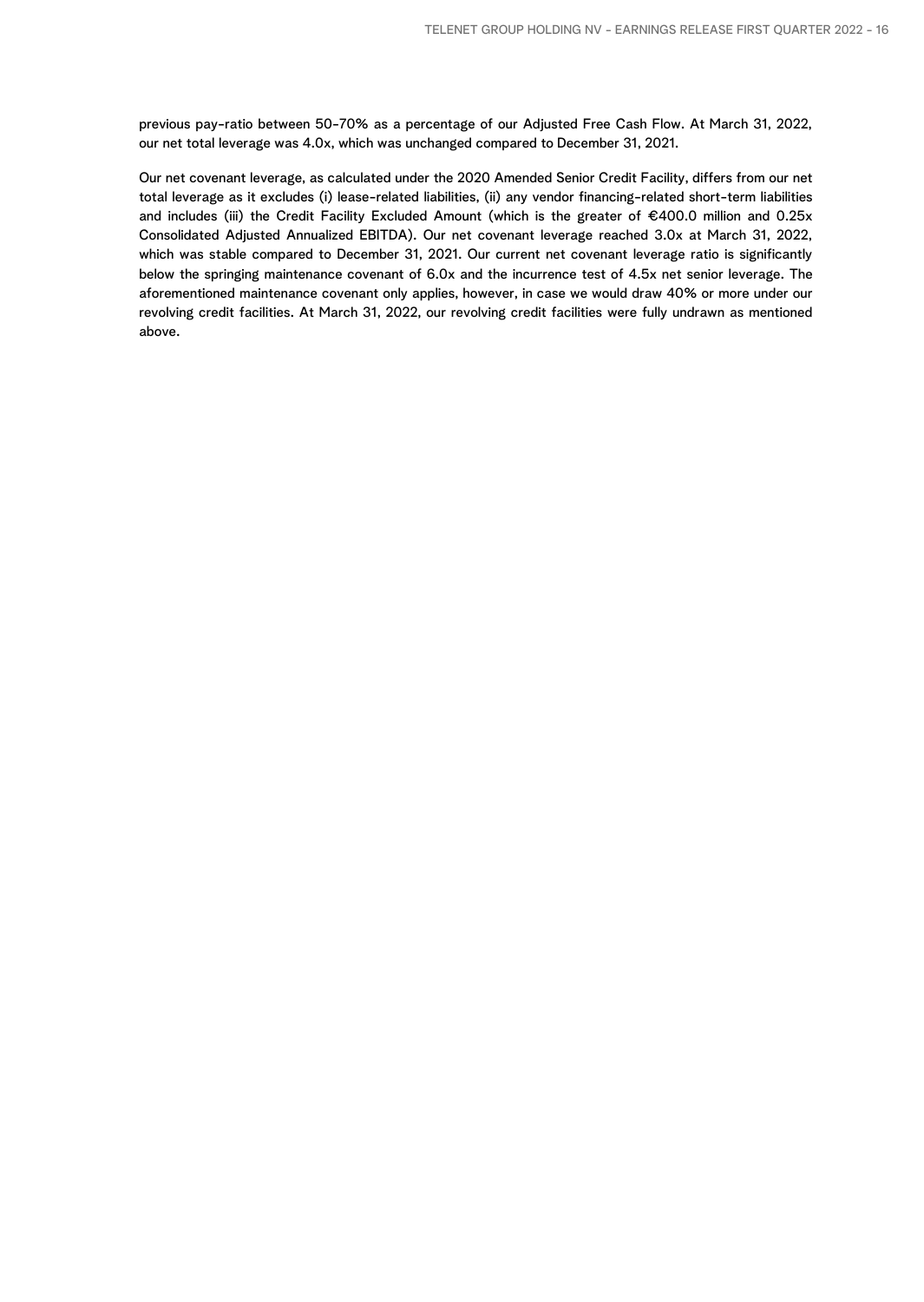## 3 Outlook and other information

## 3.1 Outlook

2022 will be a pivotal year for Telenet, in which we aim to complete two major strategic overhauls. Firstly, we continue to engage in constructive discussions with Fluvius on the data network of the future in Flanders. Both companies target to enter into legal agreements by the time we report our H1 2022 results, which represents a slightly delayed timing versus spring initially. In addition, we intend to host a Capital Markets Day shortly thereafter to provide more clarity on the growth outlook for both our retail and infrastructure businesses. Secondly, we announced the sale of our mobile telecommunications tower business to DigitalBridge at the end of March for a total cash consideration of €745.0 million, equivalent to a multiple of 25.1x EV/EBITDAal<sup>1</sup> 2021. As part of the agreement, Telenet will enter into a long-term Master Lease Agreement ("MLA") with DigitalBridge, which includes an initial period of 15 years and two renewal options of 10 years each. The agreement also includes a build-to-suit ("BTS") commitment to deploy a minimum of 475 additional new sites with Telenet acting as a subcontractor to TowerCo, resulting in additional proceeds to Telenet over time. The transaction is expected to close in the second quarter of 2022 and does not require any further regulatory approvals. As a result of this landmark transaction for Telenet, we intend to move to EBITDAal reporting from the second quarter of this year and will provide rebased FY 2021 and YTD 2022 headline financials in order to facilitate a like-for-like comparison base, including an update of our FY 2022 outlook to reflect the transaction impact on our key financial metrics.

Having completed the first three months of the year, we reconfirm our full year 2022 outlook as presented mid-February. Relative to the first quarter, we expect an improved trend in both our revenue and Adjusted EBITDA performance in the second half of the year, driven by certain price adjustments coming into effect as of mid-June 2022 as announced yesterday, as well as a continued focus on our operating expenses and tight cost control.

| Outlook FY 2022                                                        | As presented on<br><b>February 10, 2022</b>      |
|------------------------------------------------------------------------|--------------------------------------------------|
| Revenue growth                                                         | Around 1%                                        |
| Adjusted EBITDA growth <sup>(a)</sup>                                  | Around 1%                                        |
| Accrued capital expenditures as a percentage of revenue <sup>(b)</sup> | Around 25%                                       |
| Adjusted Free Cash Flow <sup>(a, c)</sup>                              | Flat versus FY 2021<br>(FY 2021: €404.9 million) |

#### **Exhibit 5: Outlook**

(a) Quantitative reconciliations to net profit (including net profit growth rates) and cash flows from operating activities for our Adjusted EBITDA and Adjusted Free Cash Flow guidance cannot be provided without unreasonable efforts as we do not forecast (i) certain non-cash charges including depreciation and amortization and impairment, restructuring and other operating items included in net profit, nor (ii) specific changes in working capital that impact cash flows from operating activities. The items we do not forecast may vary significantly from period to period.

(b) Excluding the recognition of the capitalized football broadcasting rights and mobile spectrum licenses and excluding the impact from certain lease-related capital additions on our accrued capital expenditures.

(c) Assuming certain payments are made for the temporary prolongation of our current 2G and 3G mobile spectrum licenses in 2022, yet excluding payments on any future spectrum licenses as part of the upcoming multiband auction, and assuming the tax payment on our 2021 tax return will not occur until early 2023.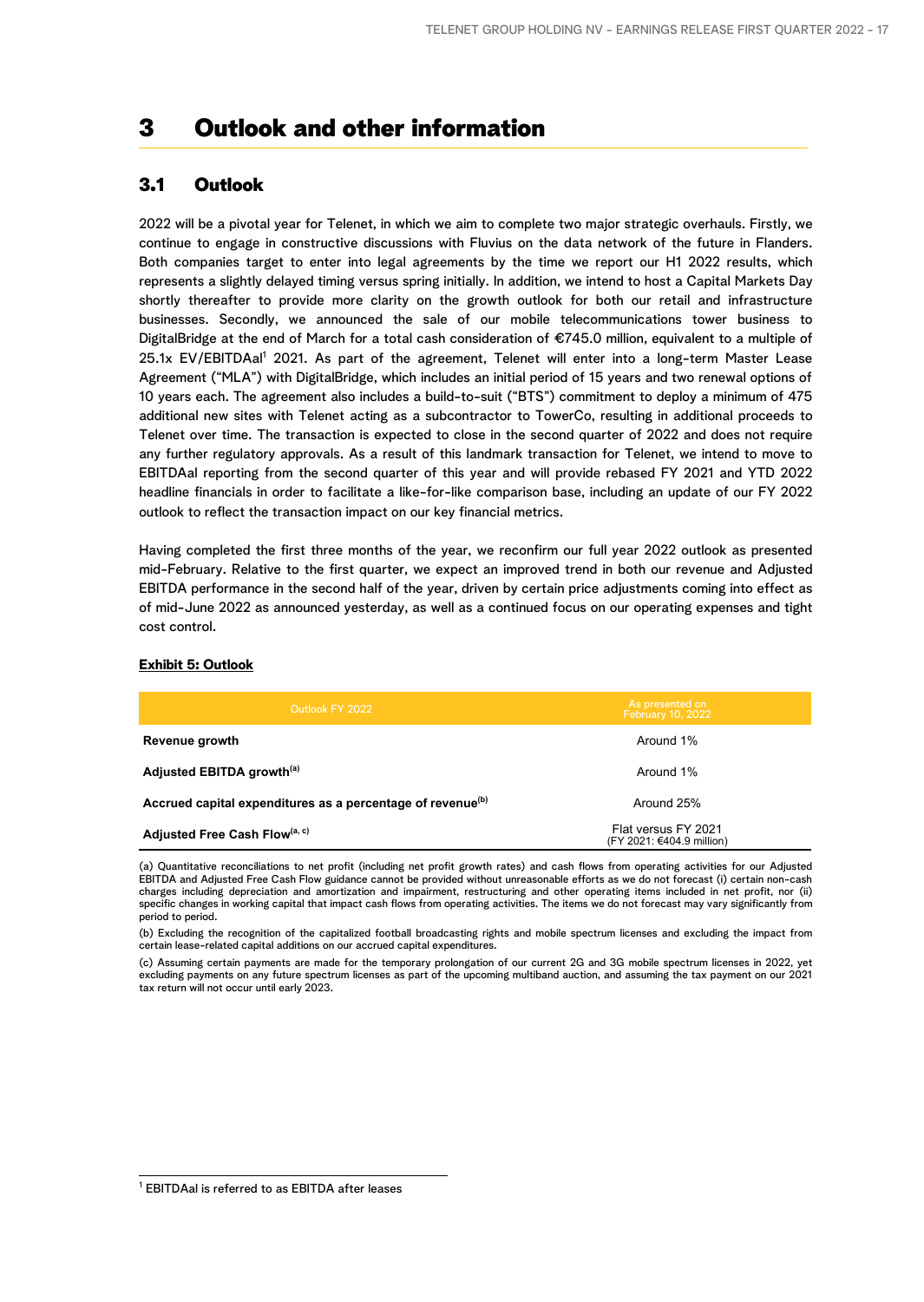## 3.2 Shareholder remuneration

Building on the shareholder remuneration policy as initially introduced at our December 2018 Capital Markets Day and as tightened at the end of October 2020, we paid a gross intermediate dividend of €1.375 per share in early December 2021 (€150.2 million in aggregate), which represented 50% of the fixed dividend floor of €2.75 per share (gross). In line with our policy, the board of directors proposed to yesterday's Annual Shareholders' Meeting to approve the payment of a gross final dividend of €1.375 per share (€149.0 million in total, based on the number of dividend-entitled shares outstanding at the date of this release). Having received the required shareholder approval yesterday, the dividend will be paid next week on May 4, 2022, with the Telenet shares trading ex-dividend on Euronext Brussels as of May 2, 2022.

In addition, the board of directors also proposed to yesterday's Extraordinary General Shareholders' Meeting to approve the cancellation of 1,100,000 treasury shares, which the Company repurchased under the Share Repurchase Program 2021 as mentioned above. Having received the required shareholder approval yesterday, the total number of shares will be lowered by an equivalent number of shares from 113,841,819 to 112,741,819.

The board of directors remains highly committed to deliver on the Company's shareholder remuneration policy, as detailed during the December 2018 Capital Markets Day and as tightened in October 2020 as mentioned above. In the absence of any material acquisitions and/or significant changes in our business or regulatory environment, we intended to maintain Net Total Debt to Consolidated Annualized Adjusted EBITDA ("net total leverage") around the 4.0x mid-point through an attractive and sustainable level of shareholder disbursements. This includes a fixed dividend per share floor of €2.75 (gross). The remainder of our Adjusted Free Cash Flow may still be considered for accretive acquisitions, extraordinary dividends, incremental share buy-backs, deleveraging or a combination thereof.

## 3.3 Subsequent events

On April 27, 2022, Telenet's shareholders approved the proposals from the board of directors, as published in the March 25, 2022 convening notice. This includes amongst others (i) the appointment of four new directors to the board, of which three independent directors, (ii) the extension of certain board mandates for another four-year term, (iii) the payment of a €1.375 gross dividend per share, (iv) the cancellation of 1.1 million treasury shares and (v) renewed resolutions concerning future share repurchases and authorized capital.

#### **Changes to the board of directors**

Telenet's Annual General Shareholders' Meeting approved the proposed appointment of four new directors: Ms. Lieve Creten<sup>1</sup>, Mr. John Gilbert and Mr. Dirk JS Van den Berghe<sup>2</sup> as new independent directors of the Company and Ms. Madalina Suceveanu as a new non-executive director (upon proposal of Liberty Global, in accordance with article 18.1(ii) of the articles of association). The AGM also approved the extension of the director mandates of Ms. Amy Blair and Ms. Severina Pascu. For more information on the Telenet board of directors, we refer to the March 24, 2022 press release.

#### **Approval of a €1.375 gross dividend per share**

In addition, the Annual General Shareholders' Meeting approved the proposed gross dividend of €1.375 per share (net €0.9625 per share), equivalent to an aggregate amount of €149.0 million<sup>3</sup> . As detailed in the February 10, 2022 press release, the dividend will be paid on May 4, 2022 with the Telenet shares trading exdividend as of the opening of the Brussels stock exchange on May 2, 2022. The record date has been confirmed at May 3, 2022.

<sup>&</sup>lt;sup>1</sup> Ms. Lieve Creten serves as permanent representative of Lieve Creten BV.

 $^2$  Mr. Dirk Van den Berghe serves as permanent representative of Dirk JS Van den Berghe Ltd.

<sup>3</sup> Based on 108,393,647 dividend-entitled shares as per April 27, 2022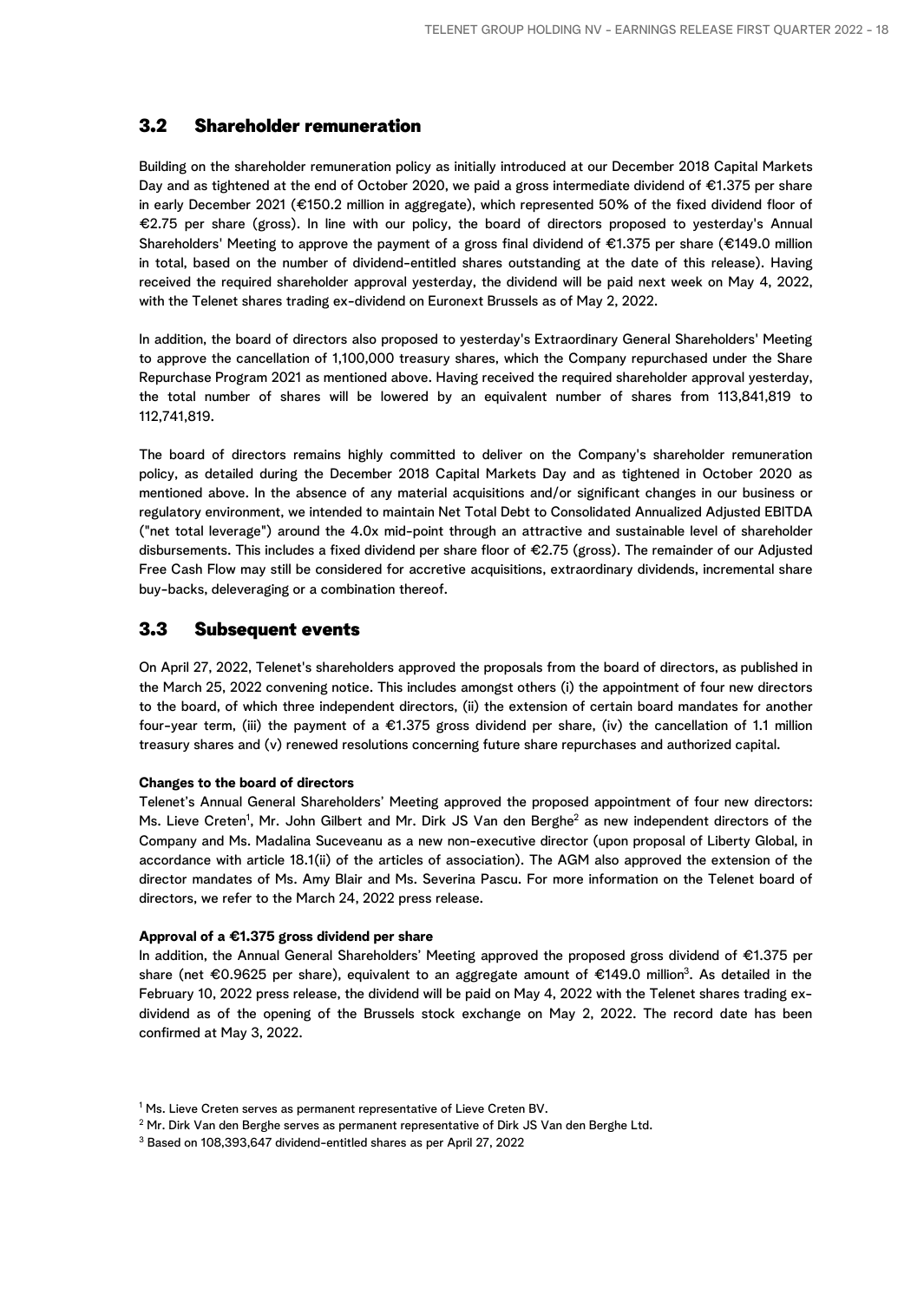The effective payment of the dividend to both registered shareholders and holders of dematerialised shares will occur on May 4, 2022. The payment of the dividend will be subject to 30% withholding tax under Belgian law. The received net dividend per share of €0.9625 can, however, differ for foreign shareholders depending on the existence of certain double tax treaties between Belgium and certain foreign countries. In order to benefit from the reduced withholding tax, shareholders will need to formally submit a tax certificate to ING Belgium, acting as paying agent on behalf of the Company, at the latest 10 calendar days after the actual payment date.

#### **Cancellation of 1.1 million treasury shares with immediate effect**

The board of directors also proposed to the Extraordinary General Shareholders' Meeting to approve the cancellation of 1,100,000 treasury shares, which the Company repurchased under the Share Repurchase Program 2021. Having received the required shareholder approval, the total number of shares will be lowered by an equivalent number of shares from 113,841,819 to 112,741,819.

#### **Renewed resolutions concerning future share repurchases and authorized capital**

Finally, shareholders approved the extension of the current share repurchase and authorized capital authorizations, valid for a period of five years until April 2027. Under the approved share repurchase authorization, the Company can acquire own shares up to the maximum number as set forth in the applicable legislation at a price per share that cannot be lower than 80% of the lowest closing price over the last 20 trading days and cannot be higher than 120% of the highest closing price over the last 20 trading days.

As far as the authorized capital resolution is concerned, the board of directors can increase the share capital of the Company with a maximum amount of €5.0 million, which is unchanged from the previous resolution granted by shareholders in 2017 and extended today.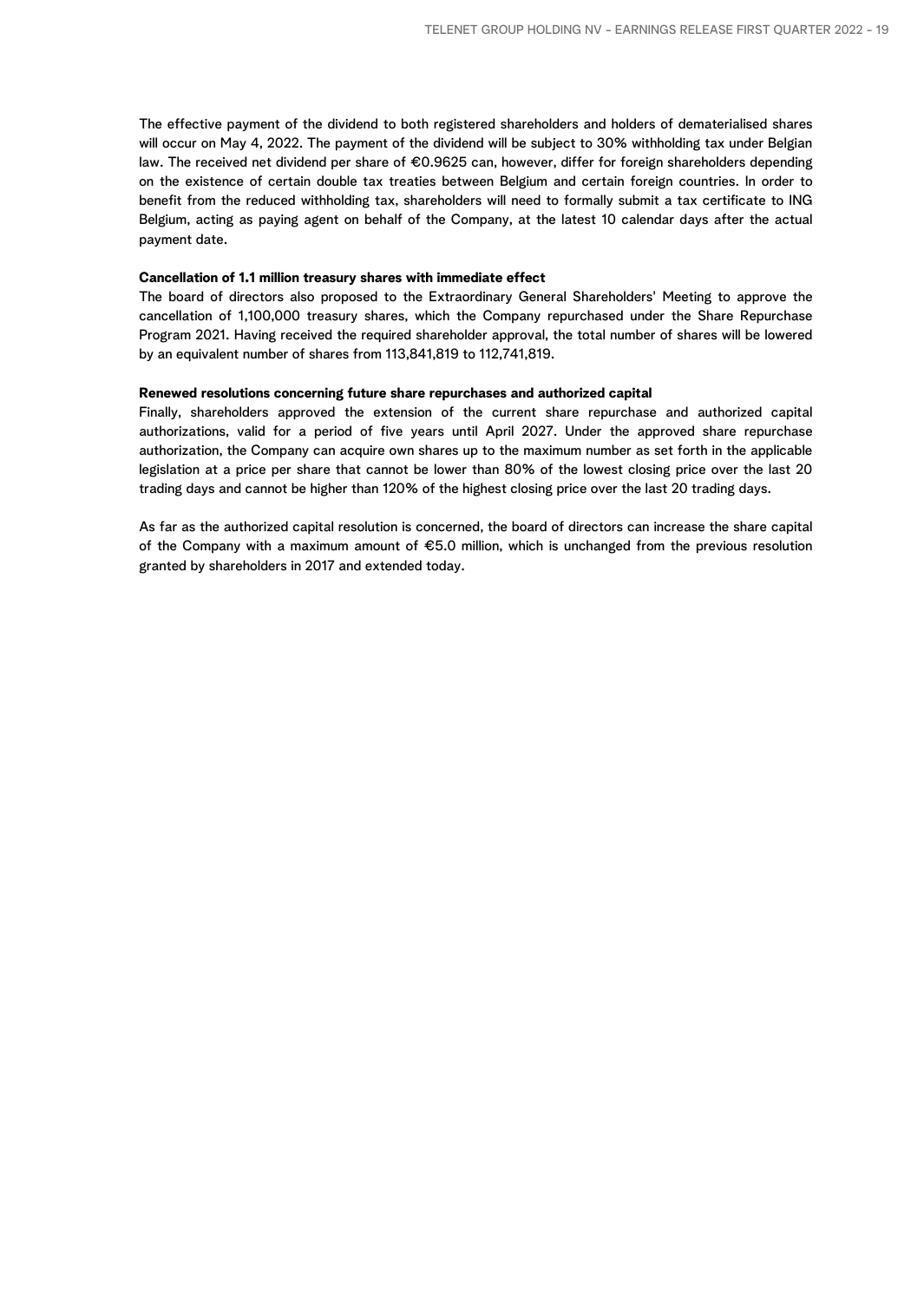## 4 Telenet Group Holding NV – Consolidated interim operating statistics

| As of and for the three months ended March 31,                  | 2022      | 2021      | Change %            |
|-----------------------------------------------------------------|-----------|-----------|---------------------|
| <b>Total Services - Combined Network</b>                        |           |           |                     |
| Homes passed (11)                                               | 3,412,900 | 3,381,300 | 1 %                 |
| <b>Video</b>                                                    |           |           |                     |
| Total video <sup>(5)</sup>                                      | 1,747,300 | 1,799,000 | $(3)$ %             |
| Internet                                                        |           |           |                     |
| Residential broadband internet                                  | 1,491,700 | 1,468,800 | 2 %                 |
| <b>Business broadband internet</b>                              | 236,900   | 237,300   | - %                 |
| Total broadband internet (6)                                    | 1,728,600 | 1,706,100 | 1%                  |
| <b>Fixed-line telephony</b>                                     |           |           |                     |
| Residential fixed-line telephony                                | 950,300   | 1,021,300 | (7) %               |
| Business fixed-line telephony                                   | 128,100   | 139,700   | (8) %               |
| Total fixed-line telephony <sup>(7)</sup>                       | 1,078,400 | 1,161,000 | $(7)$ %             |
| Total RGUs <sup>(12)</sup>                                      | 4,554,300 | 4,666,100 | $(2)$ %             |
| Churn <sup>(13)</sup>                                           |           |           |                     |
| Video                                                           | 9.0%      | 9.1%      |                     |
| <b>Broadband internet</b>                                       | 7.5 %     | 8.0 %     |                     |
| Fixed-line telephony                                            | 10.1 %    | 9.4 %     |                     |
| <b>Customer relationship information</b>                        |           |           |                     |
| <b>FMC</b> customers                                            | 772,400   | 660,500   | 17 %                |
| Total customer relationships <sup>(9)</sup>                     | 2,026,800 | 2,043,600 | (1) %               |
| Services per customer relationship <sup>(9)</sup>               | 2.25      | 2.28      | (1) %               |
| ARPU per customer relationship (in $\epsilon$ / month) (9) (10) | 58.7      | 59.8      | (2) %               |
| As of and for the three months ended March 31,                  | 2022      | 2021      | Change <sup>%</sup> |
| <b>Mobile statistics</b>                                        |           |           |                     |
| Mobile telephony                                                |           |           |                     |
| Postpaid subscribers                                            | 2,638,600 | 2,598,200 | 2 %                 |
| Prepaid subscribers                                             | 308,100   | 356,600   | (14) %              |
| Total mobile subscribers (8)                                    | 2,946,700 | 2,954,800 | $-$ %               |

**Inclusion of Small and Medium Sized ("SME") and Large Enterprise ("LE") business customers:** As of Q2 2021, our postpaid and total mobile subscriber counts include our SME and LE business customers, which were previously not recorded in our SIM count. We have represented our consolidated subscriber counts as presented in the table above as of Q1 2020 in order to allow both investors and analysts to assess our operational performance on a like-for-like basis. Consequently, we have added 130,100, 132,600, 140,500, 146,100, 156,600 and 158,900 mobile postpaid subscribers to our subscriber count for the quarterly periods from Q1 2020 up to Q2 2021.

**Discontinuation of basic video RGU reporting:** Following the successful completion of our analog TV switch-off program across our entire footprint at the end of November 2021, we will no longer distinguish between basic and enhanced video subscribers and will only report the total number of video customers as of January 1, 2022.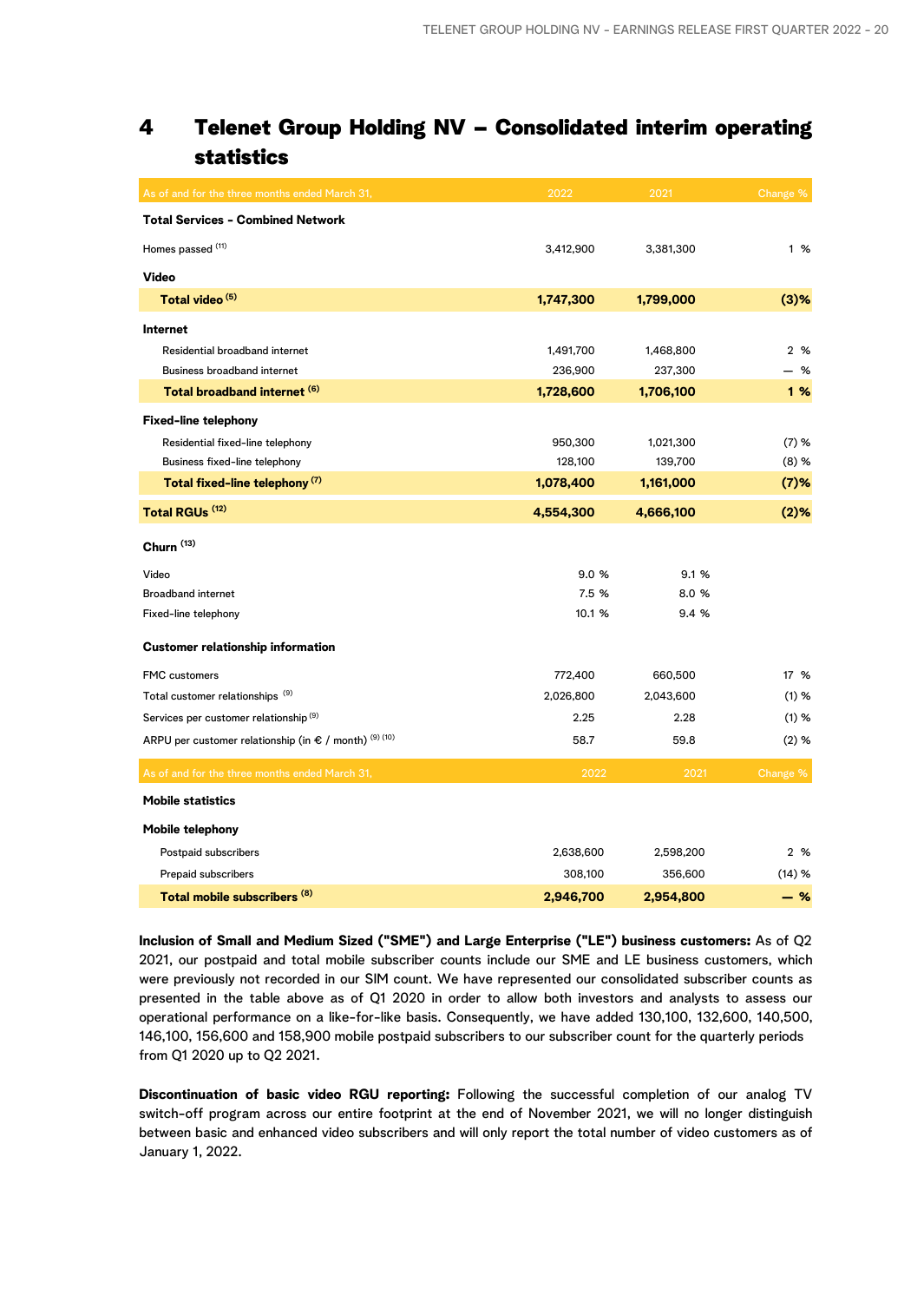## 5 Telenet Group Holding NV – Selected EU IFRS condensed consolidated interim financial statements

## 5.1 EU IFRS condensed consolidated interim statement of profit or loss and other comprehensive income (unaudited)

|                                                                                   |           | For the three months ended |           |  |
|-----------------------------------------------------------------------------------|-----------|----------------------------|-----------|--|
| $(\epsilon$ in millions, except shares and per share amounts)                     | March 31, |                            |           |  |
|                                                                                   | 2022      | 2021                       | Change %  |  |
| Profit for the period                                                             |           |                            |           |  |
| <b>Revenue</b>                                                                    | 644.8     | 645.9                      | $-$ %     |  |
| <b>Expenses</b>                                                                   |           |                            |           |  |
| Cost of services provided                                                         | (330.2)   | (323.0)                    | 2 %       |  |
| <b>Gross profit</b>                                                               | 314.6     | 322.9                      | $(3)$ %   |  |
| Selling, general & administrative expenses                                        | (179.9)   | (169.1)                    | 6 %       |  |
| <b>Operating profit</b>                                                           | 134.7     | 153.8                      | (12)%     |  |
| Finance income                                                                    | 217.4     | 155.5                      | 40 %      |  |
| Net interest income, foreign exchange gain and other finance income               | 0.1       | 0.3                        | (67) %    |  |
| Net gain on derivative financial instruments                                      | 217.3     | 155.2                      | 40 %      |  |
| Finance expenses                                                                  | (126.5)   | (157.4)                    | (20) %    |  |
| Net interest expense, foreign exchange loss and other finance expenses            | (126.5)   | (157.4)                    | $(20)$ %  |  |
| Net finance income (expense)                                                      | 90.9      | (1.9)                      | N.M.      |  |
| Share of the result of equity accounted investees                                 | (1.0)     | (0.9)                      | 11 %      |  |
| <b>Profit before income tax</b>                                                   | 224.6     | 151.0                      | 49 %      |  |
| Income tax expense                                                                | (64.2)    | (38.5)                     | 67 %      |  |
| <b>Profit for the period</b>                                                      | 160.4     | 112.5                      | 43 %      |  |
| Other comprehensive income (loss) for the period, net of income tax               |           |                            |           |  |
| Items that will not be reclassified to profit or loss                             |           |                            |           |  |
| Remeasurements of defined benefit liability/(asset), net of income tax            | 1.7       |                            | 100%      |  |
| Equity-accounted investees - share of other comprehensive loss, net of income tax | 0.5       |                            | 100%      |  |
| Other comprehensive income for the period, net of income tax                      | 2.2       |                            | 100%      |  |
| Total comprehensive income for the period                                         | 162.6     | 112.5                      | 45 %      |  |
| <b>Profit attributable to:</b>                                                    | 160.4     | 112.5                      | 43 %      |  |
| Owners of the Company                                                             | 160.4     | 112.7                      | 42 %      |  |
| Non-controlling interests                                                         |           | (0.2)                      | $(100)$ % |  |
|                                                                                   |           |                            |           |  |
| Total comprehensive income for the period, attributable to:                       | 162.6     | 112.5                      | 45 %      |  |
| Owners of the Company                                                             | 162.6     | 112.7                      | 44 %      |  |
| Non-controlling interests                                                         |           | (0.2)                      | $(100)$ % |  |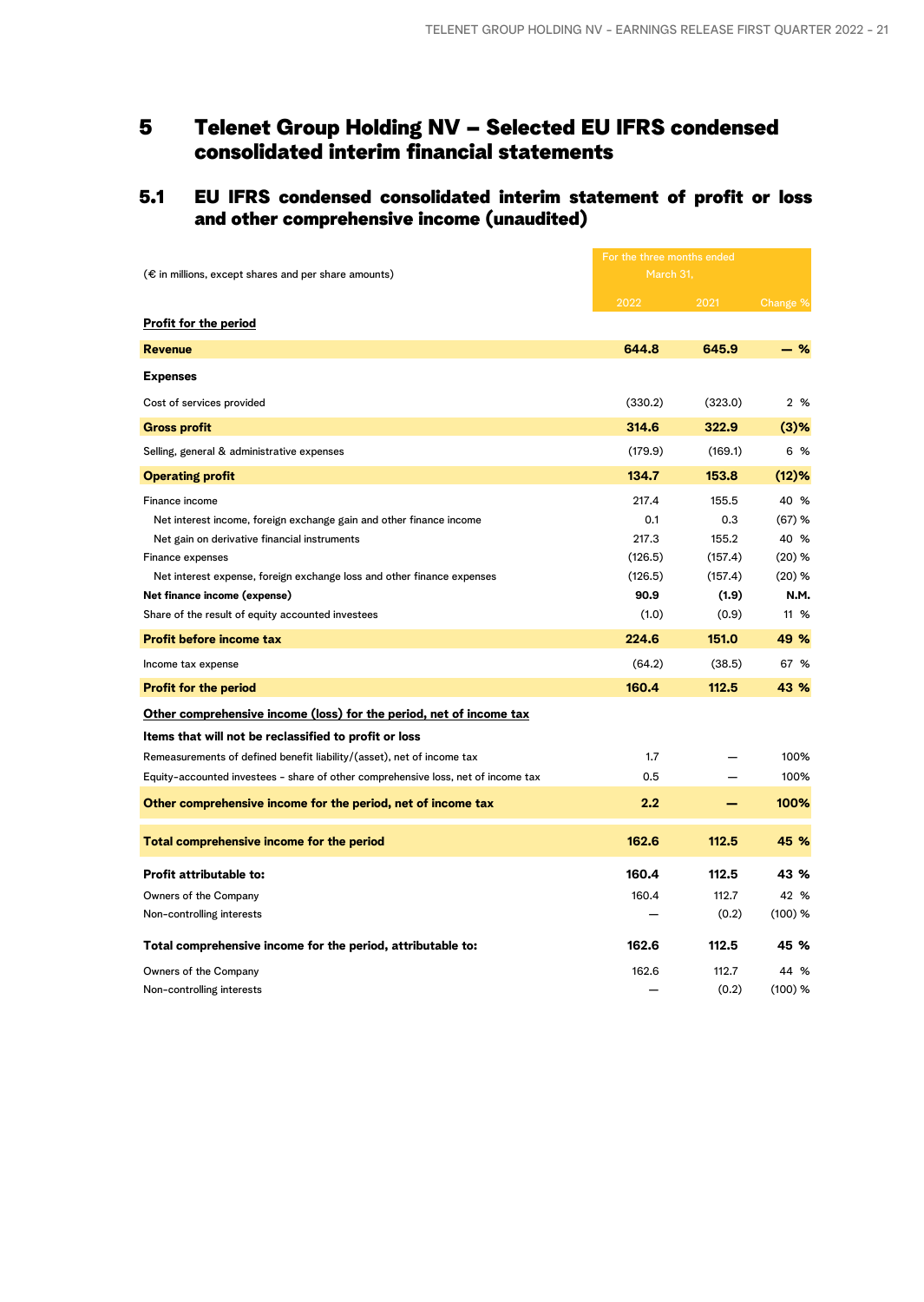| $(\epsilon$ in millions, except shares and per share amounts)   | For the three months ended<br>March 31, |             |           |
|-----------------------------------------------------------------|-----------------------------------------|-------------|-----------|
|                                                                 | 2022                                    | 2021        | Change %  |
| Weighted average shares outstanding                             | 108,609,611                             | 109,242,990 |           |
| Basic earnings per share                                        | 1.48                                    | 1.03        | 44 %      |
| Diluted earnings per share                                      | 1.48                                    | 1.03        | 44 %      |
| <b>Revenue by Nature</b>                                        |                                         |             |           |
| Subscription revenue:                                           |                                         |             |           |
| Video                                                           | 133.6                                   | 142.7       | $(6)$ %   |
| <b>Broadband internet</b>                                       | 171.8                                   | 168.4       | 2 %       |
| Fixed-line telephony                                            | 51.9                                    | 55.3        | $(6)$ %   |
| <b>Cable subscription revenue</b>                               | 357.3                                   | 366.4       | $(2)$ %   |
| Mobile telephony                                                | 125.7                                   | 117.7       | 7 %       |
| <b>Total subscription revenue</b>                               | 483.0                                   | 484.1       | - %       |
| <b>Business services</b>                                        | 44.3                                    | 45.4        | $(2)$ %   |
| Other                                                           | 117.5                                   | 116.4       | 1 %       |
| <b>Total Revenue</b>                                            | 644.8                                   | 645.9       | $-$ %     |
| <b>Expenses by Nature</b>                                       |                                         |             |           |
| Network operating expenses                                      | (58.8)                                  | (57.7)      | 2 %       |
| Direct costs (programming, copyrights, interconnect and other)  | (127.8)                                 | (128.6)     | (1) %     |
| Staff-related expenses                                          | (72.9)                                  | (71.2)      | 2 %       |
| Sales and marketing expenses                                    | (19.9)                                  | (19.3)      | 3 %       |
| Outsourced labor and professional services                      | (9.2)                                   | (7.1)       | 30 %      |
| Other indirect expenses                                         | (27.7)                                  | (27.8)      | - %       |
| Restructuring charges                                           | 0.2                                     | (0.5)       | N.M.      |
| Measurement period adjustments related to business acquisitions |                                         | 2.0         | $(100)$ % |
| Operating charges related to acquisitions or divestitures       | (5.5)                                   | (2.6)       | 112 %     |
| Share-based payments granted to directors and employees         | 2.9                                     | (3.9)       | N.M.      |
| Depreciation                                                    | (111.0)                                 | (104.3)     | 6 %       |
| Amortization                                                    | (59.2)                                  | (51.7)      | 15 %      |
| Amortization of broadcasting rights                             | (22.6)                                  | (20.1)      | 12 %      |
| Gain on disposal of assets                                      | 1.6                                     | 0.8         | 100 %     |
| Impairment of long-lived assets - Property and equipment        | (0.2)                                   | (0.1)       | 100 %     |
| <b>Total Expenses</b>                                           | (510.1)                                 | (492.1)     | 4 %       |

N.M. - Not Meaningful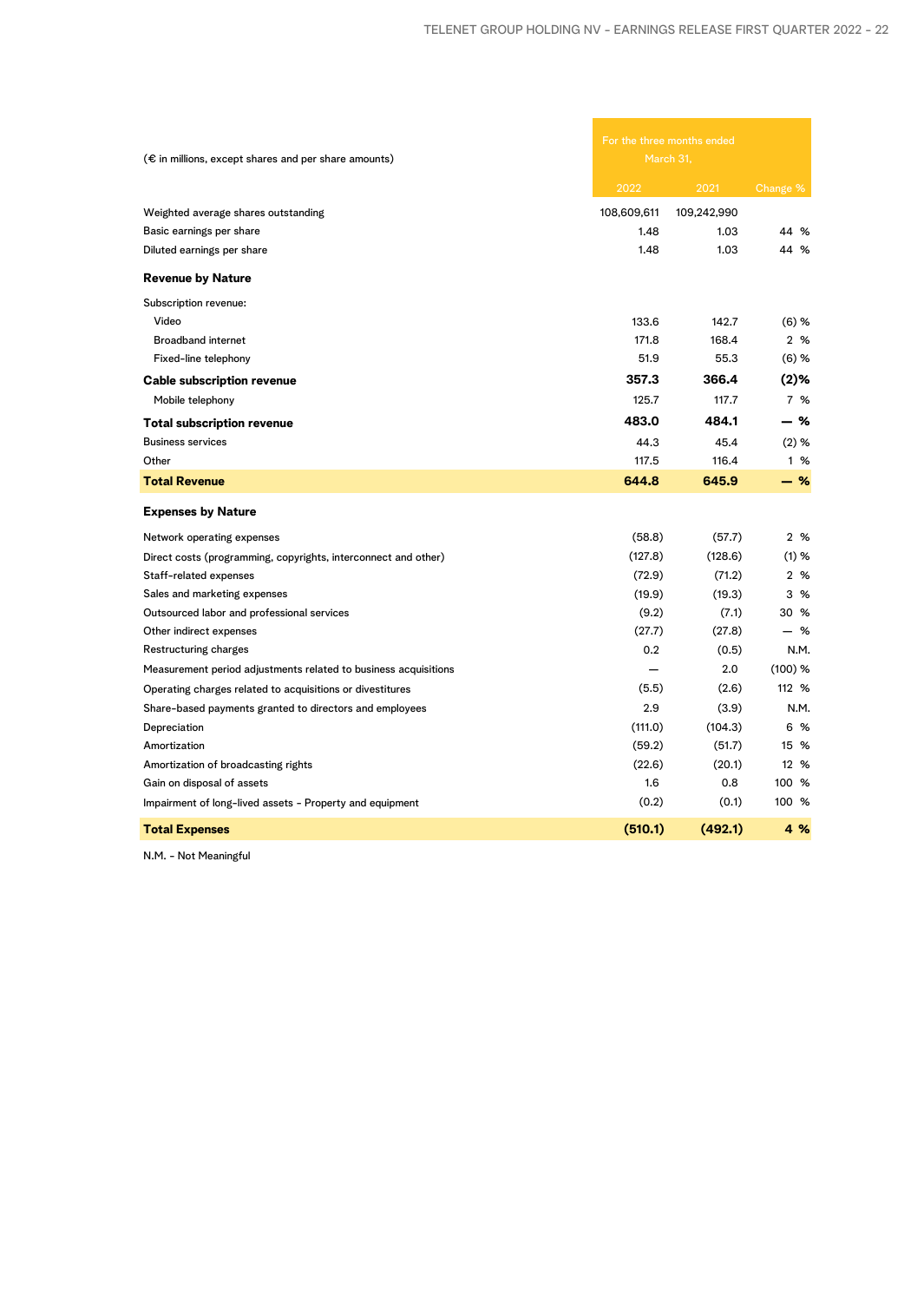## 5.2 EU IFRS condensed consolidated interim statement of cash flows (unaudited)

| $(\epsilon$ in millions)                                               | For the three months ended<br>March 31, |         |          |
|------------------------------------------------------------------------|-----------------------------------------|---------|----------|
|                                                                        | 2022                                    | 2021    | Change % |
| Cash flows from operating activities                                   |                                         |         |          |
| Profit for the period                                                  | 160.4                                   | 112.5   | 43 %     |
| Depreciation, amortization, impairment and restructuring charges       | 191.2                                   | 175.9   | 9 %      |
| Working capital changes and other non-cash items                       | 61.7                                    | 28.2    | 119 %    |
| Income tax expense                                                     | 64.2                                    | 38.5    | 67 %     |
| Net interest expense, foreign exchange loss and other finance expenses | 126.4                                   | 157.1   | $(20)$ % |
| Net loss (gain) on derivative financial instruments                    | (217.3)                                 | (155.2) | 40 %     |
| Cash interest expenses and cash derivatives                            | (83.7)                                  | (82.6)  | 1 %      |
| Income taxes paid                                                      | (71.8)                                  | (0.4)   | N.M.     |
| <b>Net cash from operating activities</b>                              | 231.1                                   | 274.0   | (16)%    |
|                                                                        |                                         |         |          |
| <b>Cash flows from investing activities</b>                            |                                         |         |          |
| Purchases of property and equipment                                    | (62.9)                                  | (74.3)  | (15) %   |
| Purchases of intangibles                                               | (46.9)                                  | (45.1)  | 4 %      |
| Acquisitions and disposals of and loans to equity accounted investees  | (3.3)                                   | (1.0)   | 230 %    |
| Proceeds from sale of property and equipment                           | 0.5                                     | 0.3     | 67 %     |
| Other investing activities                                             | (12.0)                                  |         | 100%     |
| Net cash used in investing activities                                  | (124.6)                                 | (120.1) | 4 %      |
| Cash flows from financing activities                                   |                                         |         |          |
| Repayments of loans and borrowings                                     | (137.6)                                 | (113.2) | 22 %     |
| Proceeds from loans and borrowings                                     | 101.7                                   | 102.6   | (1) %    |
| Repurchase of own shares                                               | (22.7)                                  |         | 100%     |
| Other financing activities (incl. leases)                              | (24.5)                                  | (25.3)  | (3) %    |
| Net cash used in financing activities                                  | (83.1)                                  | (35.9)  | 131 %    |
| Net increase in cash and cash equivalents                              |                                         |         |          |
| Cash at beginning of period                                            | 139.5                                   | 82.0    | 70 %     |
| Cash at end of period                                                  | 162.9                                   | 200.0   | (19) %   |
| Net cash generated                                                     | 23.4                                    | 118.0   | $(80)$ % |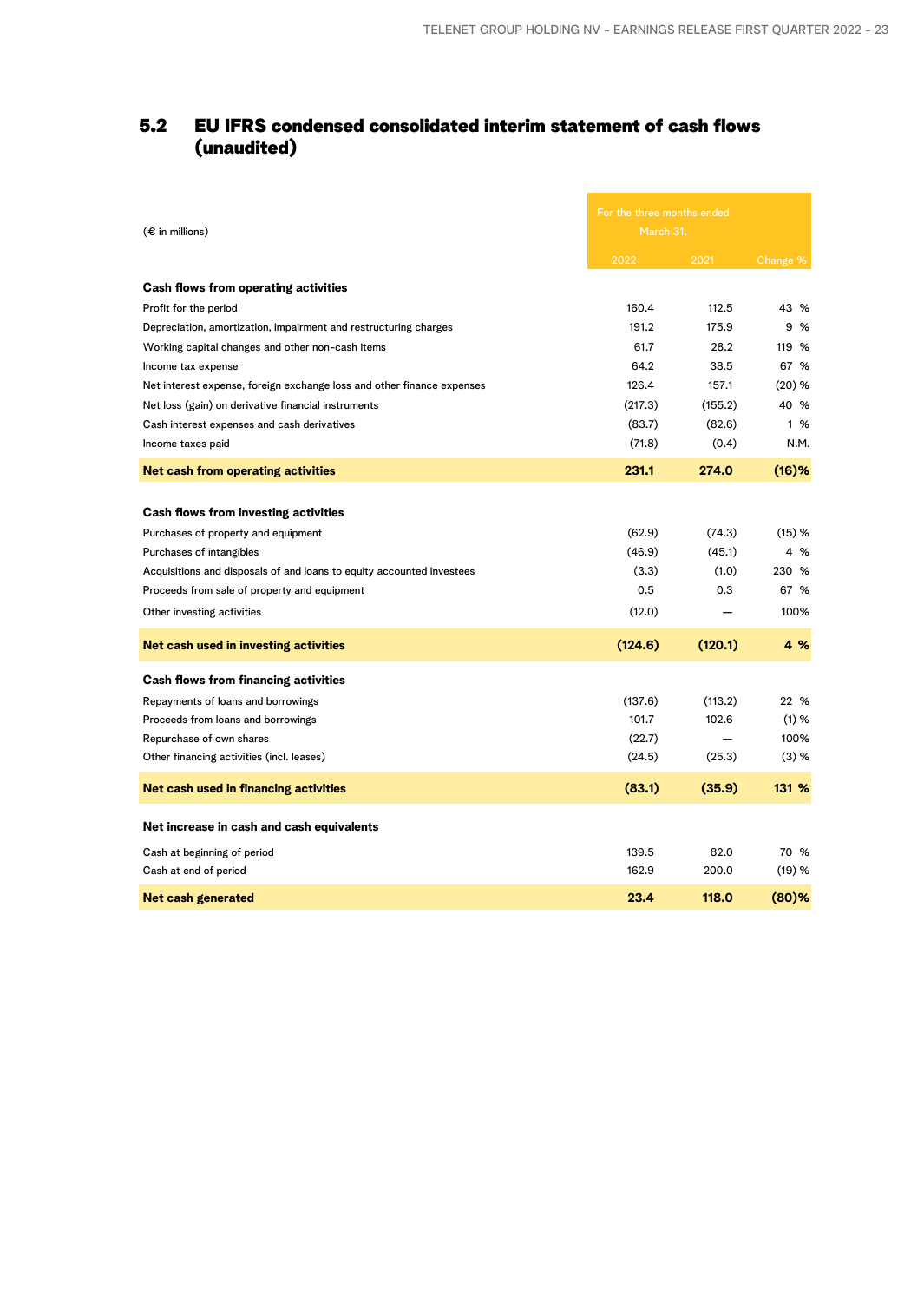| For the three months ended<br>$(\epsilon$ in millions)<br>March 31,                     |         |        |          |
|-----------------------------------------------------------------------------------------|---------|--------|----------|
|                                                                                         | 2022    | 2021   | Change % |
| <b>Adjusted Free Cash Flow</b>                                                          |         |        |          |
| Net cash from operating activities                                                      | 231.1   | 274.0  | (16) %   |
| Cash payments for direct acquisition and divestiture costs                              | 4.4     | 1.5    | 193 %    |
| Operating-related vendor financing additions                                            | 101.7   | 102.5  | (1) %    |
| Purchases of property and equipment                                                     | (62.9)  | (74.3) | (15) %   |
| Purchases of intangibles                                                                | (46.9)  | (45.1) | 4 %      |
| Principal payments on operating-related vendor financing                                | (120.3) | (91.8) | 31 %     |
| Principal payments on capital-related vendor financing                                  | (16.7)  | (20.8) | (20) %   |
| Principal payments on leases (excluding network-related leases assumed in acquisitions) | (13.3)  | (14.4) | (8) %    |
| Principal payments on post acquisition additions to network leases                      | (8.2)   | (7.6)  | 8 %      |
| <b>Adjusted Free Cash Flow (as previously defined)</b>                                  | 68.9    | 124.0  | (44)%    |
| Cash payments for direct acquisition and divestiture costs                              | (4.4)   | (1.5)  | 193 %    |
| Principal payments on pre-acquisition additions to network leases                       | (3.3)   | (3.3)  | - %      |
| <b>Adjusted Free Cash Flow (as guided and currently defined)</b>                        | 61.2    | 119.2  | (49)%    |

N.M. - Not Meaningful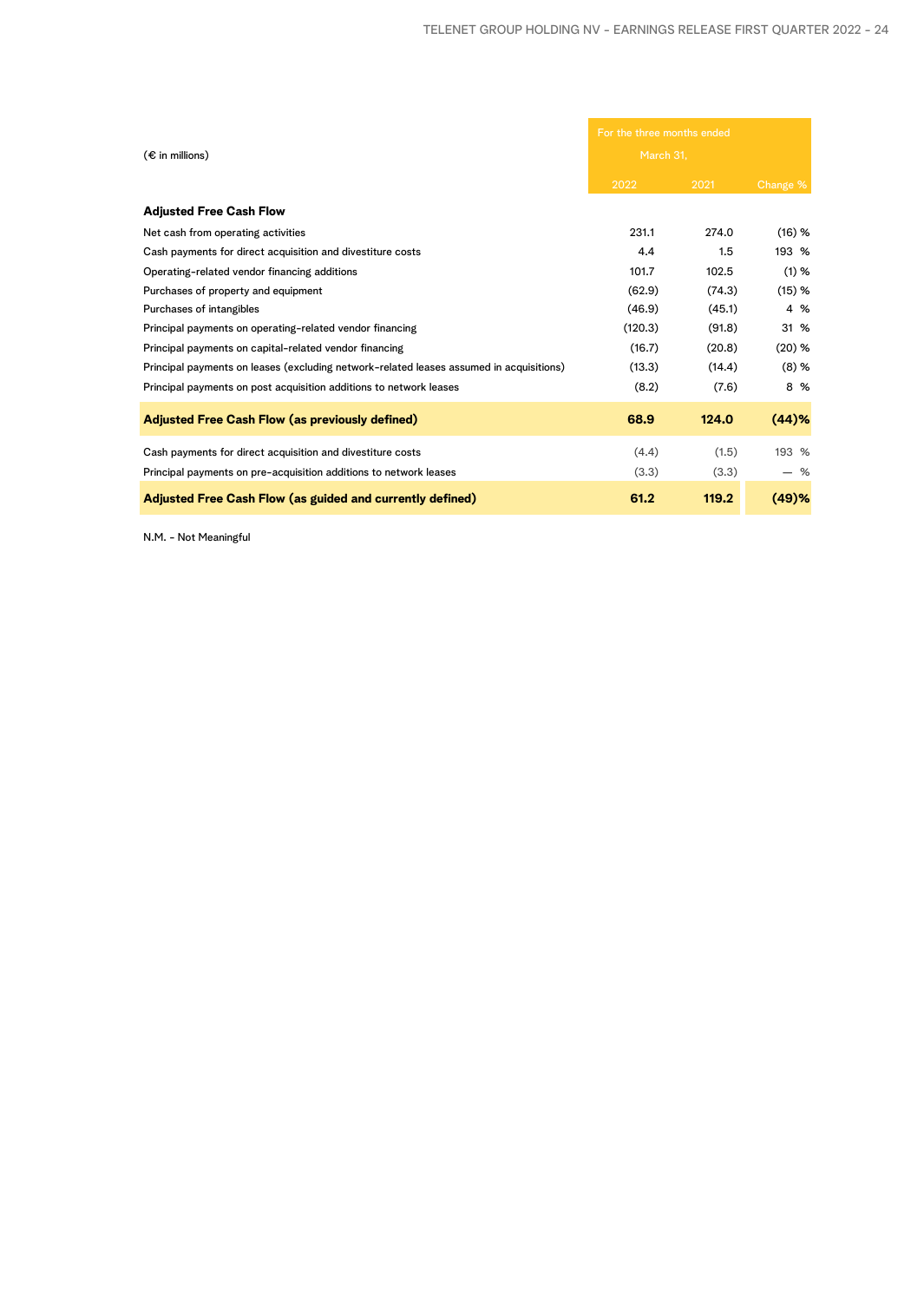## 5.3 EU IFRS condensed consolidated interim statement of financial position (unaudited)

|                                                        | March 31, | December 31. | Change  |
|--------------------------------------------------------|-----------|--------------|---------|
| $(\epsilon$ in millions)                               | 2022      | 2021         |         |
| <b>ASSETS</b>                                          |           |              |         |
| <b>Non-current Assets:</b>                             |           |              |         |
| Property and equipment                                 | 1,932.0   | 2,114.8      | (182.8) |
| Goodwill                                               | 1,823.8   | 1,823.8      |         |
| Other intangible assets                                | 773.4     | 783.0        | (9.6)   |
| Deferred tax assets                                    | 119.8     | 169.0        | (49.2)  |
| Investments in and loans to equity accounted investees | 120.4     | 117.6        | 2.8     |
| Other investments                                      | 7.7       | 7.7          |         |
| Derivative financial instruments                       | 106.9     | 30.8         | 76.1    |
| Other assets                                           | 21.7      | 23.7         | (2.0)   |
| <b>Total non-current assets</b>                        | 4,905.7   | 5,070.4      | (164.7) |
| <b>Current Assets:</b>                                 |           |              |         |
| Inventories                                            | 26.6      | 26.5         | 0.1     |
| Trade receivables                                      | 171.0     | 174.3        | (3.3)   |
| Other current assets                                   | 161.4     | 135.7        | 25.7    |
| Cash and cash equivalents                              | 162.9     | 139.5        | 23.4    |
| Derivative financial instruments                       | 46.1      | 57.1         | (11.0)  |
|                                                        | 568.0     | 533.1        | 34.9    |
| Assets held for sale                                   | 188.0     |              | 188.0   |
| <b>Total current assets</b>                            | 756.0     | 533.1        | 222.9   |
| <b>TOTAL ASSETS</b>                                    | 5,661.7   | 5,603.5      | 58.2    |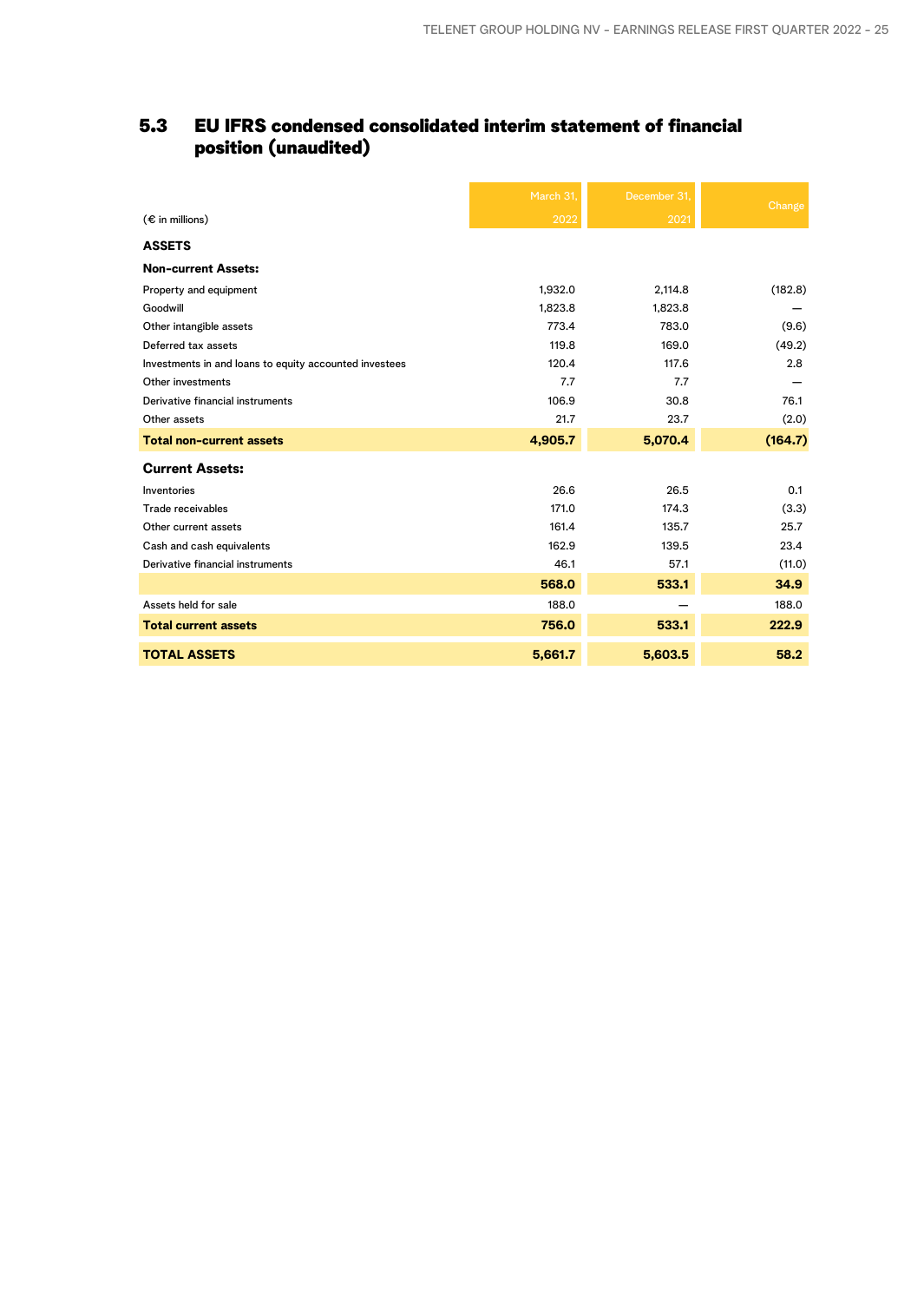|                                                               | March 31,  | December 31 |         |
|---------------------------------------------------------------|------------|-------------|---------|
| $(\epsilon$ in millions)                                      | 2022       | 2021        | Change  |
| <b>EQUITY AND LIABILITIES</b>                                 |            |             |         |
| Equity:                                                       |            |             |         |
| Share capital                                                 | 12.8       | 12.8        |         |
| Share premium                                                 | 80.7       | 80.7        |         |
| Other reserves                                                | 675.2      | 697.7       | (22.5)  |
| <b>Retained loss</b>                                          | (1,987.7)  | (2, 148.1)  | 160.4   |
| <b>Remeasurements</b>                                         | (7.4)      | (9.6)       | 2.2     |
| Total equity attributable to owners of the Company            | (1, 226.4) | (1, 366.5)  | 140.1   |
| Non-controlling interests                                     | 3.6        | 3.4         | 0.2     |
| <b>Total equity</b>                                           | (1, 222.8) | (1, 363.1)  | 140.3   |
| <b>Non-current Liabilities:</b>                               |            |             |         |
| Loans and borrowings                                          | 5,086.8    | 5,080.3     | 6.5     |
| Derivative financial instruments                              | 32.3       | 174.0       | (141.7) |
| Deferred revenue                                              | 2.4        | 3.6         | (1.2)   |
| Deferred tax liabilities                                      | 108.0      | 111.7       | (3.7)   |
| Other non-current liabilities                                 | 83.0       | 83.3        | (0.3)   |
| Provisions                                                    | 2.8        | 14.8        | (12.0)  |
| <b>Total non-current liabilities</b>                          | 5,315.3    | 5,467.7     | (152.4) |
| <b>Current Liabilities:</b>                                   |            |             |         |
| Loans and borrowings                                          | 443.1      | 498.8       | (55.7)  |
| Trade payables                                                | 203.2      | 166.5       | 36.7    |
| Accrued expenses and other current liabilities                | 438.6      | 400.6       | 38.0    |
| Provisions                                                    | 88.9       | 88.4        | 0.5     |
| Deferred revenue                                              | 120.1      | 115.2       | 4.9     |
| Derivative financial instruments                              | 31.3       | 58.9        | (27.6)  |
| Current tax liability                                         | 119.7      | 170.5       | (50.8)  |
|                                                               | 1,444.9    | 1,498.9     | (54.0)  |
| Liabilities directly associated with the assets held for sale | 124.3      |             | 124.3   |
| <b>Total current liabilities</b>                              | 1,569.2    | 1,498.9     | 70.3    |
| <b>Total liabilities</b>                                      | 6,884.5    | 6,966.6     | (82.1)  |
| <b>TOTAL EQUITY AND LIABILITIES</b>                           | 5,661.7    | 5,603.5     | 58.2    |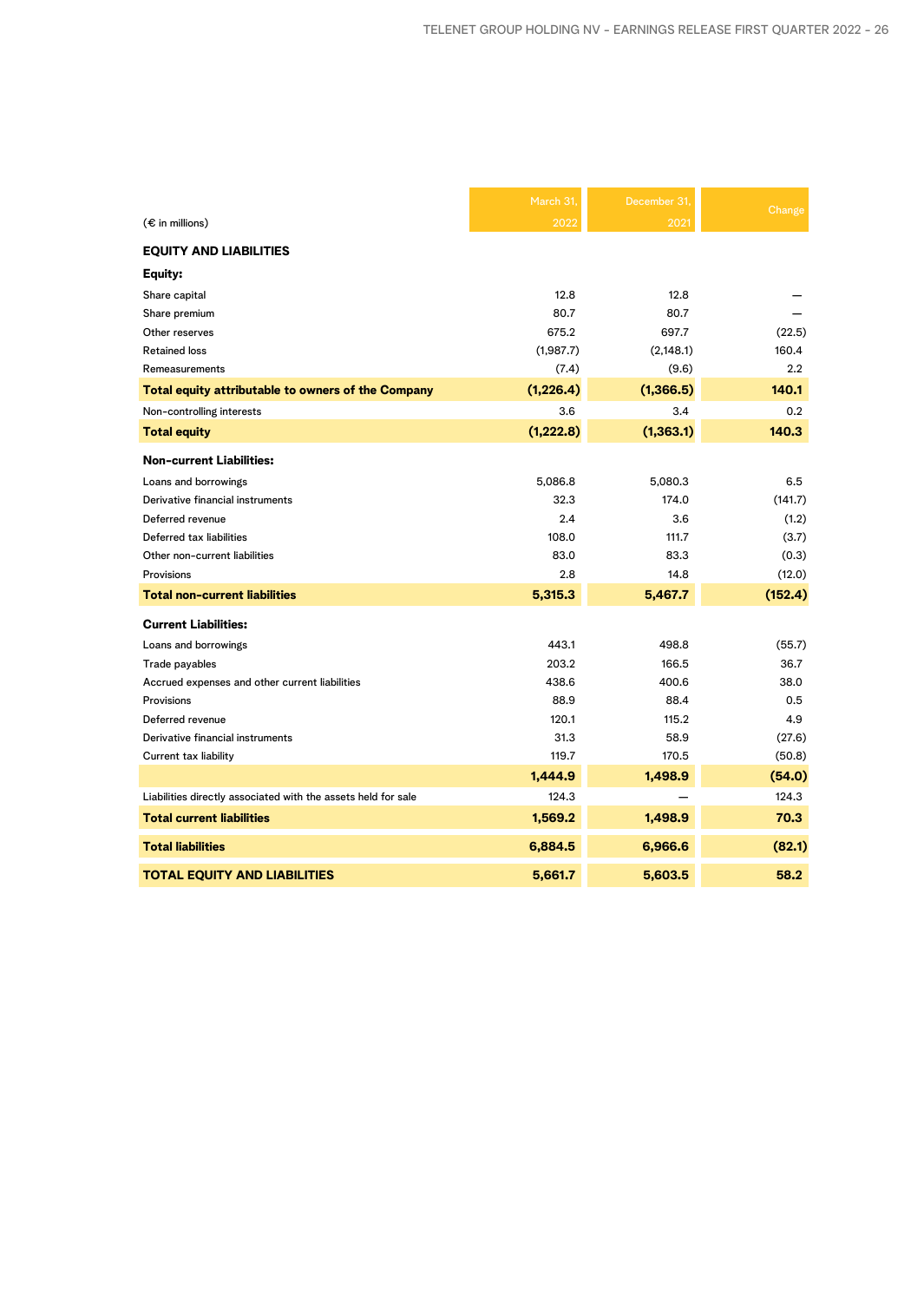## 6 Appendix

## 6.1 Reconciliation between profit for the period and Consolidated Annualized EBITDA (unaudited)

Net total leverage, which is a non-GAAP measure as contemplated by the U.S. Securities and Exchange Commission's Regulation G, is defined as the sum of loans and borrowings under current and non-current liabilities minus cash and cash equivalents ("Net Total Debt"), as recorded in the Company's statement of financial position, divided by the last two quarters' Consolidated Annualized Adjusted EBITDA. In its statement of financial position, Telenet's USD-denominated debt has been converted into EUR using the March 31, 2022 EUR/USD exchange rate. As Telenet has entered into several derivative transactions to hedge both the underlying floating interest rate and exchange risks, the EUR-equivalent hedged amounts were €2,041.5 million (USD 2,295.0 million Term Loan AR) and €882.8 million (USD 1.0 billion Senior Secured Notes due 2028), respectively. For the calculation of its net leverage ratio, Telenet uses the EURequivalent hedged amounts given the underlying economic risk exposure.

The following table provides a reconciliation of the Last Two Quarter's Annualized (L2QA) Profit for the period to L2QA Adjusted EBITDA.

| $(\epsilon$ in millions)                                                 | For the three months<br>ended |                   | For the six months<br>ended | Last two quarters'<br>annualized |
|--------------------------------------------------------------------------|-------------------------------|-------------------|-----------------------------|----------------------------------|
|                                                                          | December<br>31.2021           | March 31.<br>2022 | March 31, 2022              | March 31, 2022                   |
| <b>Profit for the period</b>                                             | 91.9                          | 160.4             | 252.3                       | 504.6                            |
| Income tax expense                                                       | 16.8                          | 64.2              | 81.0                        | 162.0                            |
| Share of the result of equity accounted investees                        | (0.5)                         | 1.0               | 0.5                         | 1.0                              |
| Impairment of investments in equity accounted<br>investees               | 12.2                          |                   | 12.2                        | 24.4                             |
| Net finance expense (income)                                             | 13.2                          | (90.9)            | (77.7)                      | (155.4)                          |
| Depreciation, amortization, impairment and gain on<br>disposal of assets | 192.8                         | 191.4             | 384.2                       | 768.4                            |
| <b>EBITDA</b>                                                            | 326.4                         | 326.1             | 652.5                       | 1,305.0                          |
| Share based compensation                                                 | 11.0                          | (2.9)             | 8.1                         | 16.2                             |
| Operating charges related to acquisitions or divestitures                | 5.2                           | 5.5               | 10.7                        | 21.4                             |
| Restructuring charges                                                    | 0.1                           | (0.2)             | (0.1)                       | (0.2)                            |
| Measurement period adjustments related to business<br>acquisitions       | (2.3)                         |                   | (2.3)                       | (4.6)                            |
| <b>Adjusted EBITDA</b>                                                   | 340.4                         | 328.5             | 668.9                       | 1,337.8                          |
| <b>Adjusted EBITDA margin</b>                                            | 51.0 %                        | 50.9 %            | 51.0 %                      | 51.0 %                           |
| Net profit margin                                                        | 13.8 %                        | 24.9 %            | 19.2 %                      | 19.2 %                           |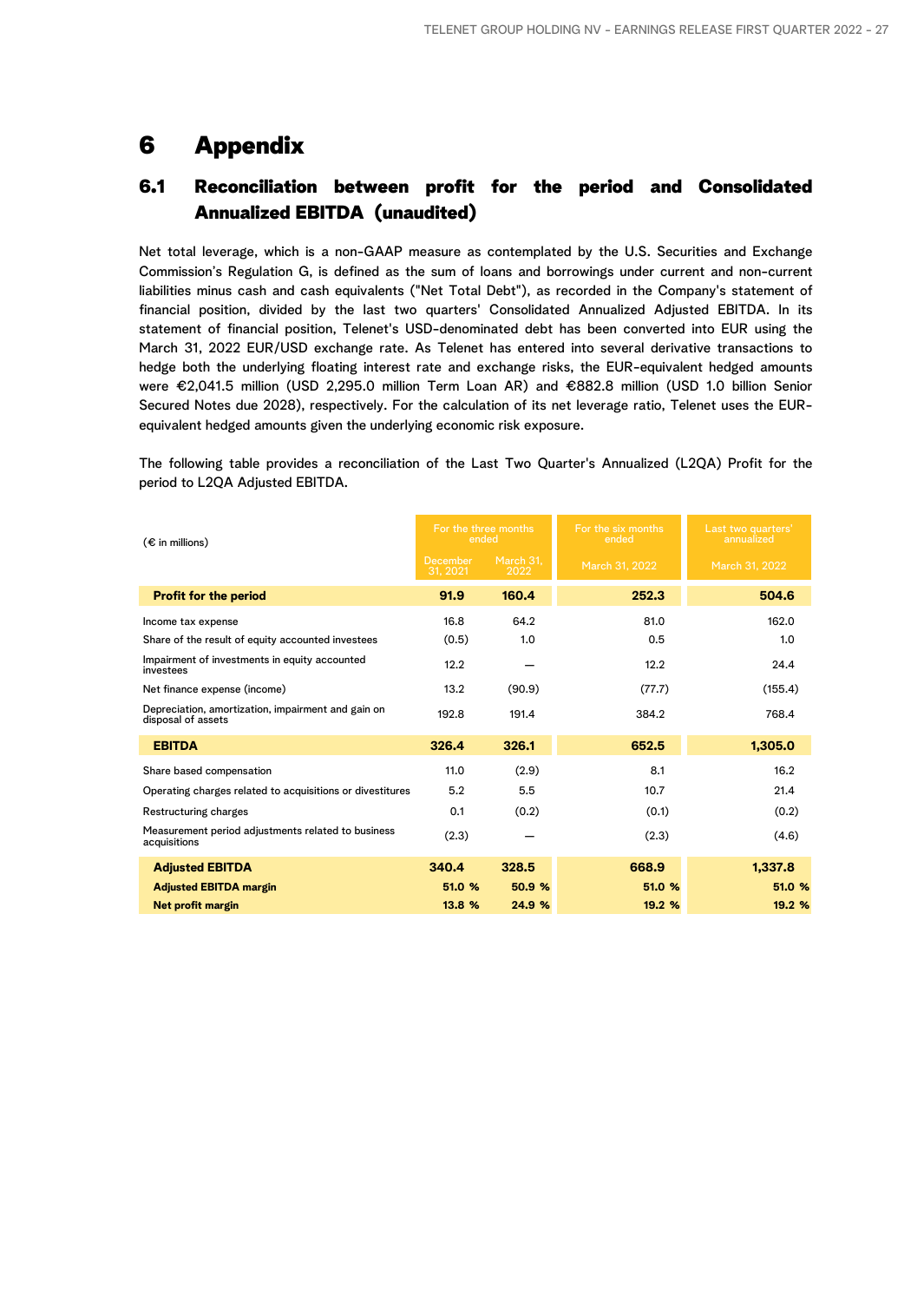## 6.2 Definitions

- (1) **EBITDA** is defined as profit before net finance expense, the share of the result of equity accounted investees, income taxes, depreciation, amortization and impairment. **Adjusted EBITDA** is defined as EBITDA before stock-based compensation, measurement period and post-measurement period adjustments related to business acquisitions and restructuring charges, and before operating charges or credits related to successful or unsuccessful acquisitions or divestitures. Operating charges or credits related to acquisitions or divestitures include (i) gains and losses on the disposition of long-lived assets, (ii) due diligence, legal, advisory and other third-party costs directly related to the Company's efforts to acquire or divest controlling interests in businesses, and (iii) other acquisition-related items, such as gains and losses on the settlement of contingent consideration. Adjusted EBITDA is a non-GAAP measure as contemplated by the U.S. Securities and Exchange Commission's Regulation G and represents an additional measure used by management to demonstrate the Company's underlying performance and should not replace the measures in accordance with EU IFRS as an indicator of the Company's performance, but rather should be used in conjunction with the most directly comparable EU IFRS measure. A reconciliation of this measure to the most directly comparable EU IFRS measure is disclosed in Exhibit 1 on page 11.
- (2) **Accrued capital expenditures** are defined as additions to property, equipment and intangible assets, including additions from leases and other financing arrangements, as reported in the Company's consolidated statement of financial position on an accrued basis.
- (3) **Adjusted EBITDA less property & equipment additions (formerly referred to as Operating Free Cash Flow ("OFCF"))** is defined as Adjusted EBITDA minus accrued capital expenditures as reported in the Company's consolidated financial statements. Accrued capital expenditures exclude the recognition of football broadcasting rights and mobile spectrum licenses. Adjusted EBITDA less property & equipment additions is a non-GAAP measure as contemplated by the U.S. Securities and Exchange Commission's Regulation G and is a meaningful measure because it provides (i) a transparent view of Adjusted EBITDA that remains after the Company's capital spend, which the Company believes is important to take into account when evaluating overall performance of the business and (ii) a comparable view of the Company's performance relative to other telecommunications companies. The Company's Adjusted EBITDA less property and equipment additions measure may differ from how other companies define and apply their definition of similar measures.
- (4) **Adjusted Free Cash Flow** is defined as net cash provided by the Company's operating activities, plus operatingrelated vendor financed expenses (which represents an increase in the period to the Company's actual cash available as a result of extending vendor payment terms beyond normal payment terms, which are typically 90 days or less, through non-cash financing activities), less (i) cash payments in the period for capital expenditures as reported in the Company's consolidated statement of cash flows, (ii) principal payments on operating- and capital-related amounts financed by vendors and intermediaries (which represents a decrease in the period to the Company's actual cash available as a result of paying amounts to vendors and intermediaries where we previously had extended vendor payments beyond the normal payment terms), and (iii) principal payments on finance leases (which represents a decrease in the period to our actual cash available) each as reported in the Company's consolidated statements of cash flows. The Company believes its presentation of Adjusted Free Cash Flow, which is a non-GAAP measure as contemplated by the U.S. Securities and Exchange Commission's Regulation G, provides useful information to its investors because this measure can be used to gauge the Company's ability to (i) service debt and (ii) fund new investment opportunities after consideration of all actual cash payments related to working capital activities and expenses that are capital in nature whether paid inside normal vendor payment terms or paid later outside normal vendor payment terms (in which case the Company typically pays in less than 365 days). Adjusted Free Cash Flow should not be understood to represent the Company's ability to fund discretionary amounts, as the Company has various mandatory and contractual obligations, including debt repayments, that are not deducted to arrive at these amounts. Investors should view Adjusted Free Cash Flow as a supplement to, and not a substitute for EU IFRS measures of liquidity included in the Company's consolidated statements of cash flows. Further, the Company's Adjusted Free Cash Flow may differ from how other companies define and apply their definition of Adjusted Free Cash Flow.
- (5) **Video Subscriber** is a home, residential multiple dwelling unit or commercial unit that receives Telenet's video service over the Combined Network.
- (6) **Internet Subscriber** is a home, residential multiple dwelling unit or commercial unit that receives Telenet's internet services over the Combined Network.
- (7) **Fixed-line Telephony Subscriber** is a home, residential multiple dwelling unit or commercial unit that receives Telenet's fixed-line voice services over the Combined Network. Fixed-line telephony Subscribers exclude mobile telephony subscribers.
- (8) Telenet's **mobile subscriber count** represents the number of active subscriber identification module ("SIM") cards in service rather than services provided. For example, if a mobile subscriber has both a data and voice plan on a smartphone this would equate to one mobile subscriber. Alternatively, a subscriber who has a voice and data plan for a mobile handset and a data plan for a laptop (via a dongle) would be counted as two mobile subscribers. Customers who do not pay a recurring monthly fee are excluded from Telenet's mobile telephony subscriber counts after a 90 day inactivity period.
- (9) **Customer Relationships** are the number of customers who receive at least one of Telenet's video, internet or telephony services that Telenet counts as RGUs, without regard to which or to how many services they subscribe. Customer Relationships generally are counted on a unique premises basis. Accordingly, if an individual receives Telenet's services in two premises (e.g. a primary home and a vacation home), that individual generally will count as two Customer Relationships. Telenet excludes mobile-only customers from Customer Relationships.
- (10) **Average Revenue Per Unit ("ARPU")** refers to the average monthly subscription revenue per average customer relationship and is calculated by dividing the average monthly subscription revenue (excluding mobile services,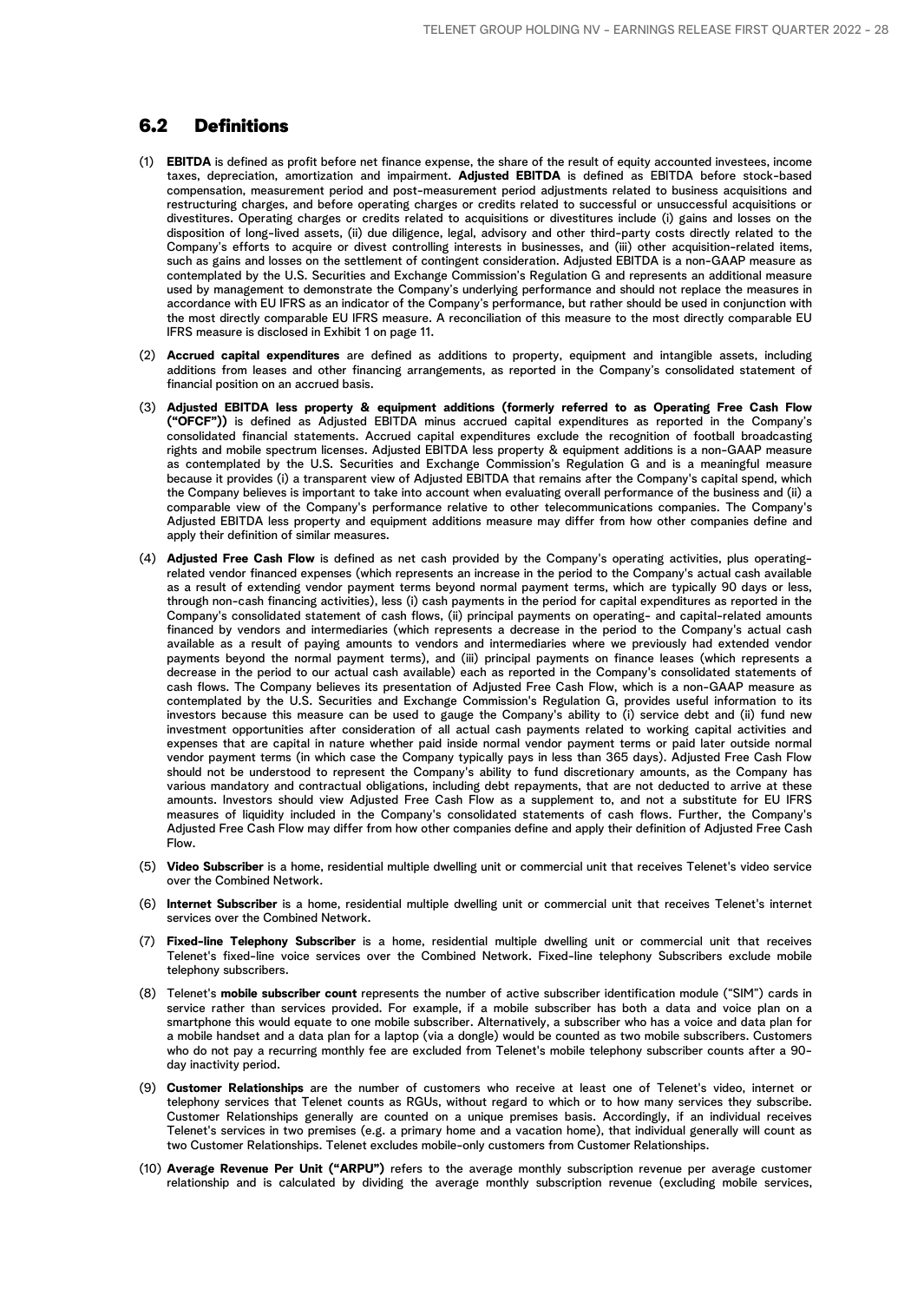Business-to-Business ("B2B") services, interconnect, channel carriage fees, mobile handset sales and installation fees) for the indicated period, by the average of the opening and closing balances for customer relationships for the period.

- (11) **Homes Passed** are homes, residential multiple dwelling units or commercial units that can be connected to the Combined Network without materially extending the distribution plant. Telenet's Homes Passed counts are based on census data that can change based on either revisions to the data or from new census results.
- (12) **RGU** is separately a Basic Video Subscriber, Enhanced Video Subscriber, Internet Subscriber or Fixed-line Telephony Subscriber. A home, residential multiple dwelling unit, or commercial unit may contain one or more RGUs. For example, if a residential customer subscribed to Telenet's enhanced video service, fixed-line telephony service and broadband internet service, the customer would constitute three RGUs. Total RGUs is the sum of Basic Video, Enhanced Video, Internet and Fixed-line Telephony Subscribers. RGUs generally are counted on a unique premises basis such that a given premises does not count as more than one RGU for any given service. On the other hand, if an individual receives one of Telenet's services in two premises (e.g. a primary home and a vacation home), that individual will count as two RGUs for that service. Each bundled cable, internet or fixed-line telephony service is counted as a separate RGU regardless of the nature of any bundling discount or promotion. Non-paying subscribers are counted as subscribers during their free promotional service period. Some of these subscribers may choose to disconnect after their free service period. Services offered without charge on a long-term basis (e.g. VIP subscribers, free service to employees) generally are not counted as RGUs. Telenet does not include subscriptions to mobile services in its externally reported RGU counts.
- (13) **Customer Churn** represents the rate at which customers relinquish their subscriptions. The annual rolling average basis is calculated by dividing the number of disconnects during the preceding 12 months by the average number of customer relationships. For the purpose of computing churn, a disconnect is deemed to have occurred if the customer no longer receives any level of service from Telenet and is required to return Telenet's equipment. A partial product downgrade, typically used to encourage customers to pay an outstanding bill and avoid complete service disconnection is not considered to be disconnected for purposes of Telenet's churn calculations. Customers who move within Telenet's cable footprint and upgrades and downgrades between services are also excluded from the disconnect figures used in the churn calculation.
- (14) **Net total leverage** is defined as the sum of loans and borrowings under current and non-current liabilities minus cash and cash equivalents ("Net Total Debt"), as recorded in the Company's statement of financial position, divided by the last two quarters' Consolidated Annualized Adjusted EBITDA. In its statement of financial position, Telenet's USDdenominated debt has been converted into EUR using the March 31, 2022 EUR/USD exchange rate. As Telenet has entered into several derivative transactions to hedge both the underlying floating interest rate and exchange risks, the EUR-equivalent hedged amounts were €2,041.5 million (USD 2,295.0 million Term Loan AR) and €882.8 million (USD 1.0 billion Senior Secured Notes due 2028), respectively. For the calculation of its net leverage ratio, Telenet uses the EUR-equivalent hedged amounts given the underlying economic risk exposure. Net total leverage is a non-GAAP measure as contemplated by the U.S. Securities and Exchange Commission's Regulation G.
- (15) **Net covenant leverage** is calculated as per the 2020 Amended Senior Credit Facility definition, using Net Total Debt (using the €-equivalent hedged amounts for its USD-denominated debt as highlighted above), excluding (i) subordinated shareholder loans, (ii) capitalized elements of indebtedness under the Clientele and Annuity Fees, (iii) any finance leases entered into on or prior to August 1, 2007, (iv) any indebtedness incurred under the network lease entered into with the pure intermunicipalities, (v) any vendor financing-related liabilities, and including (vi) the Credit Facility Excluded Amount (which is the greater of (a) €400.0 million and (b) 0.25x Consolidated Annualized Adjusted EBITDA), divided by last two quarters' Consolidated Annualized Adjusted EBITDA.

**Investor & Analyst call** – Telenet will host a video webcast and conference call for institutional investors and analysts on April 28, 2022 at 3:30pm CET, For details and webcast links, please visit: [https://investors.telenet.be](http://investors.telenet.be).

| <b>Contacts</b>            |                          |                                   |                       |
|----------------------------|--------------------------|-----------------------------------|-----------------------|
| <b>Investor Relations:</b> | Rob Govens               | rob.govens@telenetgroup.be        | Phone: +32 15 333 054 |
|                            | <b>Bart Boone</b>        | bart.boone@telenetgroup.be        | Phone: +32 15 333 738 |
| Press & Media Relations:   | <b>Stefan Coenjaerts</b> | stefan.coenjaerts@telenetgroup.be | Phone: +32 15 335 006 |

- **About Telenet** As a provider of entertainment and telecommunication services in Belgium, Telenet Group is always looking for the perfect experience in the digital world for its customers. Under the brand name Telenet, the company focuses on offering digital television, high-speed Internet and fixed and mobile telephony services to residential customers in Flanders and Brussels. Under the brand name BASE, it supplies mobile telephony in Belgium. The Telenet Business department serves the business market in Belgium and Luxembourg with connectivity, hosting and security solutions. More than 3,000 employees have one aim in mind: making living and working easier and more pleasant. Telenet Group is part of Telenet Group Holding NV and is quoted on Euronext Brussels under ticker symbol TNET. For more information, visit www.telenet.be. Liberty Global - one of the world's leading converged video, broadband and communications companies, innovating and empowering people in six countries across Europe to make the most of the digital revolution – owns a direct stake of 58.9% in Telenet Group Holding NV (including any treasury shares held by the latter from time to time).
- **Additional Information**  Additional information on Telenet and its products can be obtained from the Company's website [https://www.telenet.be](https://www2.telenet.be/nl/). Further information regarding the operating and financial data presented herein can be downloaded from the investor relations pages of this website. The Company's Consolidated Annual Report 2021 as well as unaudited consolidated financial statements and presentations related to the financial results for the three months ended March 31, 2022 have been made available on the investor relations pages of the Company's website [\(https://](http://investors.telenet.be) [investors.telenet.be](http://investors.telenet.be)).